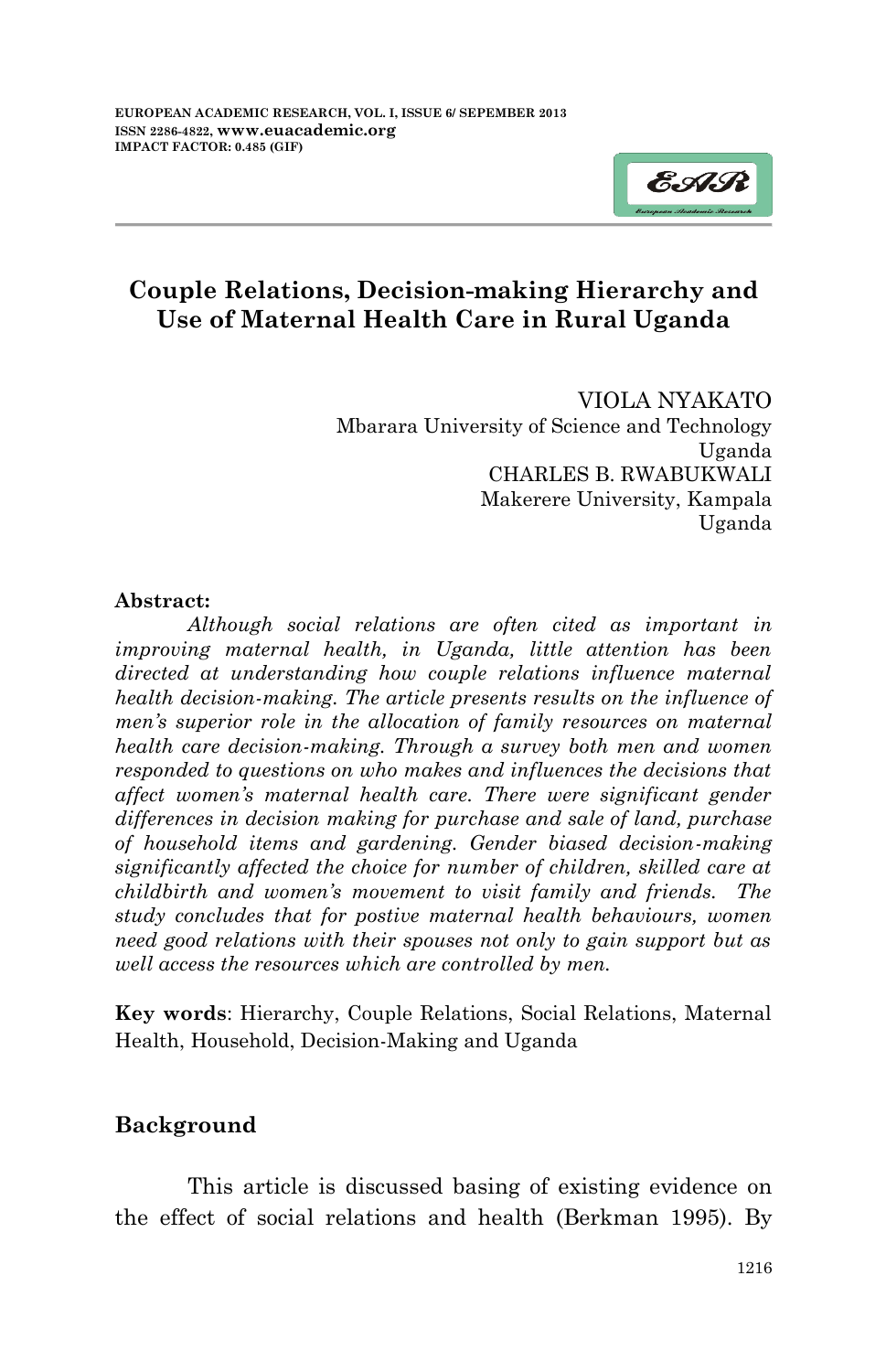definition, social relationships refer to the character of ties that individuals have with others in society. According to Berkman (1995), social relations are often defined as one or two strong connections with a spouse, other family members or a very close friend. It could be neighbourhood ties, informal community networks, or civic engagements. These are standard features of social capital. The effect of social relations on health can be contradictory, especially when embedded opportunity is controlled (Hall and Taylor 2006). It all depends on the nature of relations and the status of the individual in the community ((Berkman et al. 2000).

Social relations are part of factors that enhance individuals' and communities' capabilities to cooperate and advance efforts to improve their health (Ibrahim 2006). However, most literature that refers to developing countries on social relations and maternal health is predominately on individuals and others, rather than the close ties at the family level (Beegle et al. 2001; Blanc 2001; Allendorf 2010). In this research, family relations in particular couple relations are assessed to determine their impact on household level maternal health seeking behaviours. In the context of maternal healthcare access in Uganda, family relations play a key role and need not be generalised, women after marriage depend on their marital families for their wellbeing and access to resources (Doss et al. 2012). In this research it is discussed that women's healthcare decisions depend on their husbands mainly because of the hierarchical control of family social and economic resources.

According to Hall and Taylor (2006), social relations in health follow two important traditions of study of society – the first category is that of Emile Durkheim who saw societies as interconnected wholes joined by personal relations and collective consciousness from which people derive emotional substance and a sense of self. The second perspective of Karl Marx put more emphasis on relations of domination where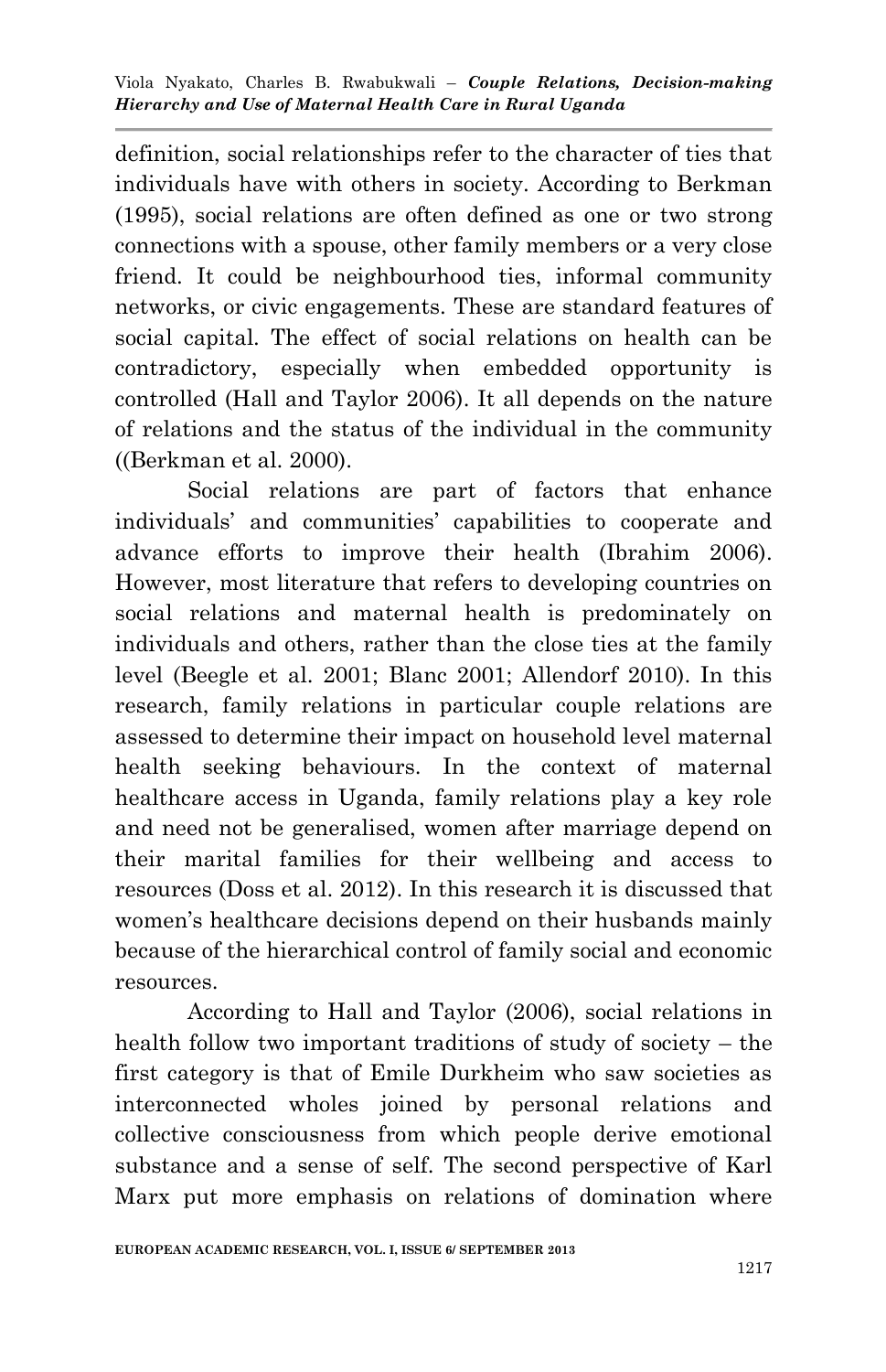individual relations are affected by differences class, status and power. This a foundation for analysing social resources embedded in social relations and the attached economic resources. The two dimensions, social connectedness and social hierarchy give a basis for promotion of maternal health through analysing of the nature of social relations that women experience during pregnancy. In this case the need for quality couple relations follows both aspects; there are benefits in couple connectedness because men will care for the maternal needs of their partners and difficulties because gender inequalities puts men and women in different positions that make it difficult for understanding and considering women health needs during pregnancy.

Quality of family and couple relations are common concepts in the areas of maternal healthcare access that are unfortunately not well explored in developing countries (Allendorf 2010). The strength of a marital relationship is associated with better health including better self-rated health and less depression. Allendorf 2010, article on the quality of family relationships and use of maternal healthcare in India, gives a distinction between the differences in attachment on family relationships for the developed world settling such as in the United States and United Kingdom where individual marital relations are more important and for developing countries in the south where marital relations extend to the entire family relations. At an individual level, good marital relations have been associated with odds of timely and adequate antenatal care, improvement of emotional well-being during and after pregnancy and reduces high risk of smoking and drinking during pregnancy. On the other hand women who experience domestic violence are more likely to have poor selfreported health and suicide thoughts and experience other health problems.

The other aspect of couple relations is women's decisionmaking. Women in most developing countries have restricted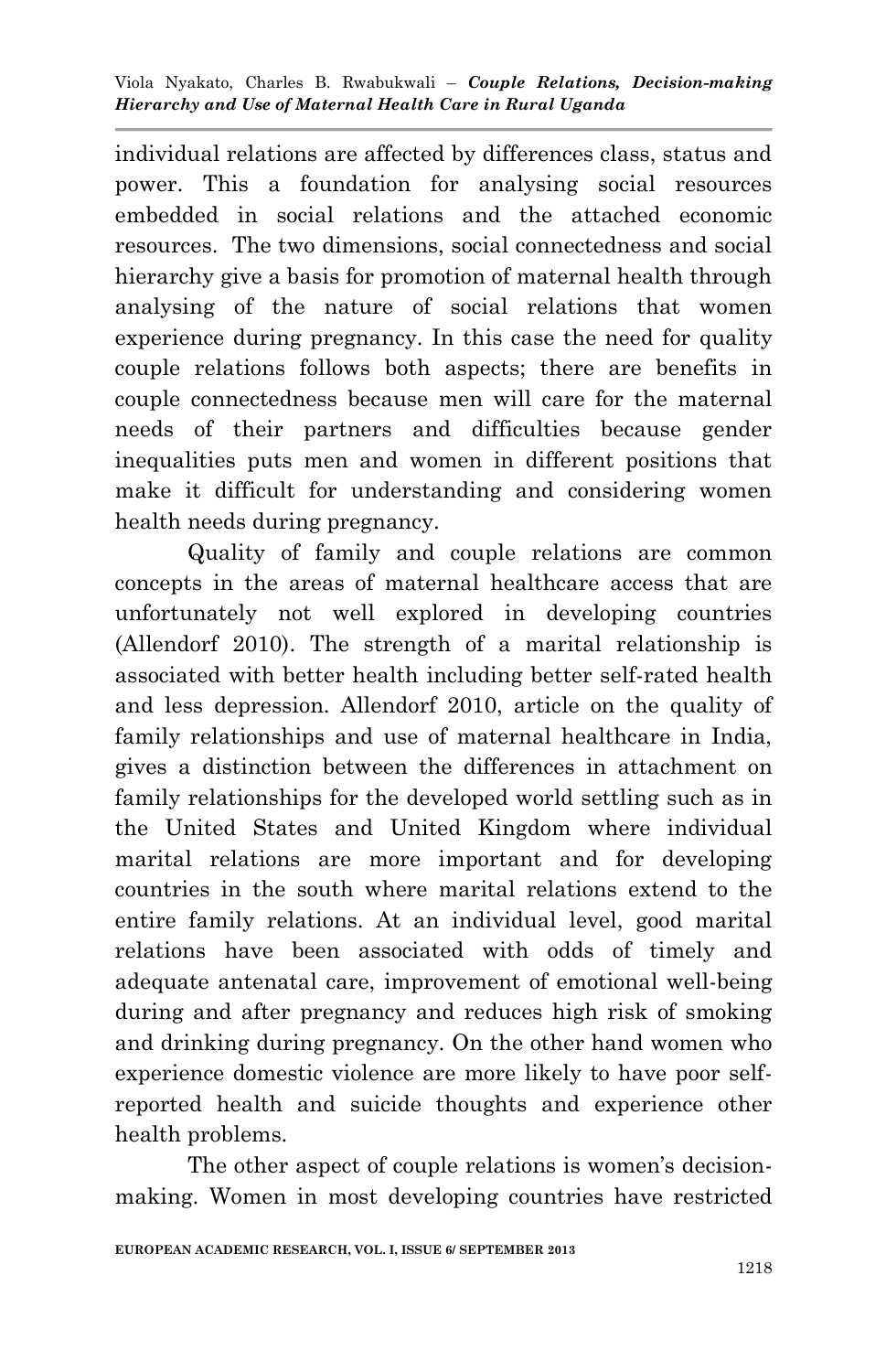decision making abilities that are as a result of differences in gender roles and family social hierarchy(Bankole and Singh 1998; Ashraf 2009). Evidence shows that communities where women's decision making and movement is restricted, experience higher maternal mortality rates (Wilkinson 2005; Navarro 2009). Also, women's lack of decision making power affects efforts to improving overall maternal healthcare access (Derose et al. 2002). The restrictions result from both social and economic status of women (Alaba and Koch 2007).

The factors that undermine women's decision to access healthcare include: women's low education, lack of control over household assets and overall lack of autonomy and low social position at both household and community levels (Ensor and Cooper 2004; Furuta and Salway 2006; Parkhurst et al. 2006). Other studies have associated women's delays in making decisions to use healthcare to long distances to health facilities, lack of money, sudden onset of labour, lack of awareness and self-motivation among women who have always delivered, and lack of motivation derived from bad previous experience at health facilities (Ndomugyenyi et al. 1998). It is also evident that women's relations are responsible for different forms of delay and barriers to accessing maternal healthcare (Allendorf 2010). In Uganda, women's reproductive health decisions are limited by their reliance on their husband's control of household assets (Parkhurst, et al. 2006).

According to Eswaran (2002), women who have no stake in household assets are at a disadvantage and cannot make independent reproductive healthcare decisions. A small increase in women's assets has potential effects on decision making to use reproductive health services. For example, in Indonesia, a wife's higher share of assets is also associated with higher chances of giving birth in a hospital, at a private clinic or at home with a midwife in attendance (Beegle et al. 2001). Therefore, women's decision making determinants are diverse and complex and are not only social but economic, political and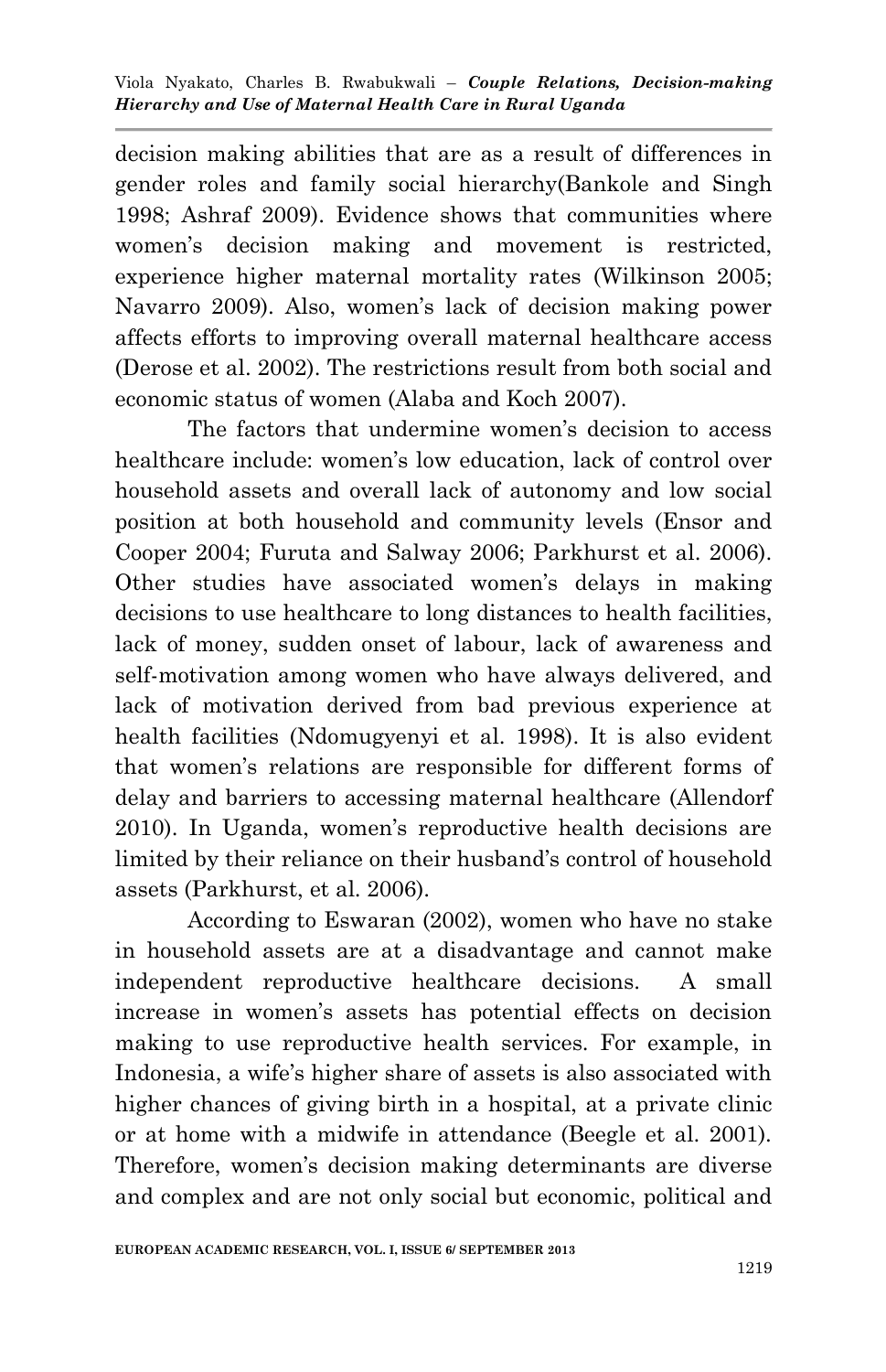psychological. They are about women's living conditions including their ability to control and influence their own life. Even in societies where the extended and nuclear family structures are rigid like India, the quality of a woman's relationship with a husband was found to significantly determine if a woman will use ANC. The relationship with inlaws was not significant (Allendorf 2010). Despite all of this evidence, the tendency, such as in the work of Thorlindsson (2011), is to ignore how individual social relations with the immediate social environment and the broader social structure of societies are connected to population health (Berkman 1995). Individual relations are important and according to Wilkinson (2006), within these relations, people become sensitive to pride and shame, acceptance and rejection. Social wellbeing is not a matter of stronger social networks alone, it is low control, insecurity, and loss of self-esteem which predispose psychosocial risks to poor health and economic circumstances (Wilkinson 1997). These aspects of people's relations with family and friends determine health behaviours and outcomes. It is therefore this social world dominated by marginalisation and inequality that affect health. To Wilkinson (2009), the up and down of the social hierarchy makes social interaction almost impossible. In an unequal relationship, domination and subordination, superiority and inferiority and respect and disrespect affect the quality of relations. The quality of family relations has been found to be linked to women's ability to make decisions about their own mobility and healthcare choices. Physical abuse and relationship conflicts predispose to poor prenatal health behaviours like alcohol abuse and smoking (Kimbro 2008).

Decision making hierarchy on the other hand is a description of how decisions within a household are based on one position. Within households decision making in respect to acquisition, allocation and use of household and personal resources follow a hierarchy. It is socially determined among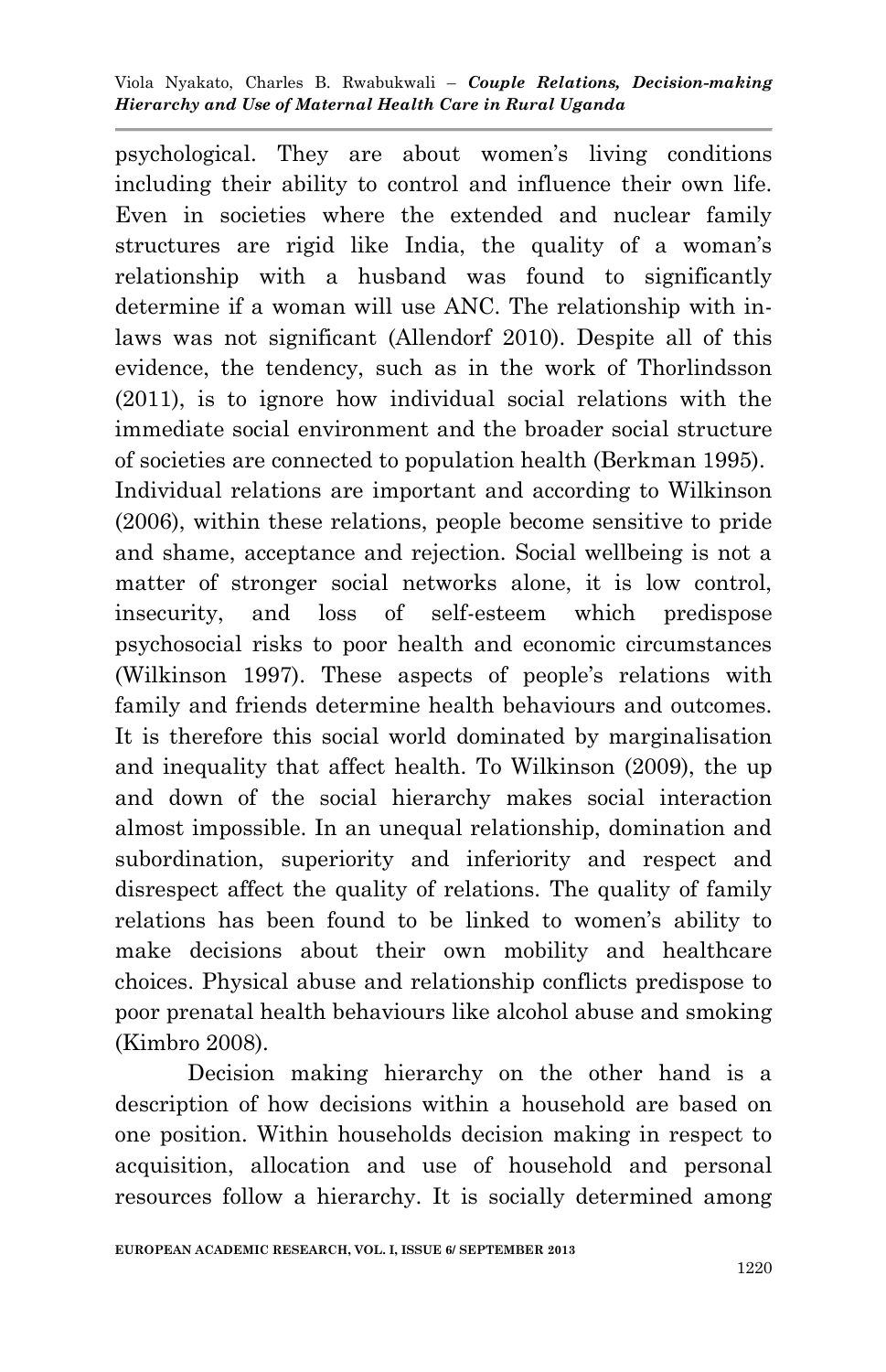communities that men are the sole decision makers including when to have sex (Wolff et al. 2000). Hierarchical social structures in which men have a higher status create expectations about male and female behaviour of which females are expected to be submissive to males (Eagly 1983). Unlike connectedness, social hierarchies such as gender inequality impinge on health in a number of ways; they expose individuals to less control of work plans and thus experience stress and anxiety (Wilkinson 2005). Differences in social roles command prestige in one group of people who are left to determine the distribution of status. Gender and ethnic groups are the two major forms of informal hierarchies that are known for their powerful stereotypes that affect self-esteem and the person's capacity to care for their health (Wilkinson 2005; Whitehead Margaret 2006; Cornwall et al. 2007).

Most of Uganda's culture and community practices do not provide for couples' public intimate relations, making it difficult for policymakers to determine the need to regulate and monitor relationships. For creating a linkage with society and policy, conclusions are made to establish a linkage between maternal health and domestic relations laws. Uganda is among African countries that have had the Domestic Relations Bill that is not being translated into policy for quite some time now (Nakitto 2009). The Domestic Relations Bill addresses women's property rights and equal sexual rights, but has been met with a lot of controversy that is largely cultural (Giovarelli 2006). For incorporating the community values and norms attention needs to be paid to the role of community-based participatory approaches of understanding and improving family relations and women's empowerment as a whole (Kreuter et al. 2003). Although most of the available literature is in the areas of domestic violence and women land access (Kreuter et al. 2003), evidence shows that, to promote justice and equality at the micro level, family relations are institutional and should be regulated (Nakitto 2009).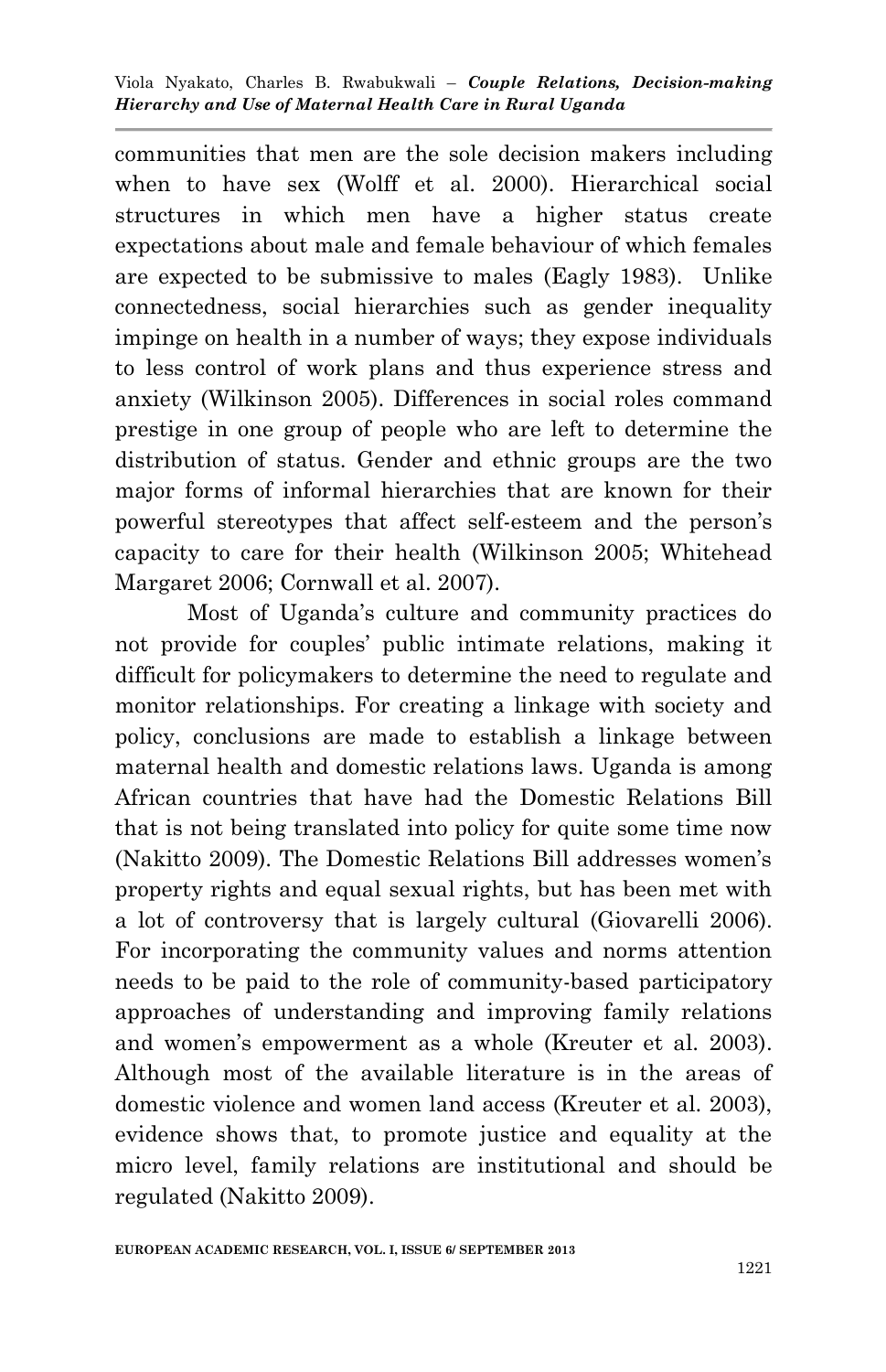## **Family Structure in Rural Mbarara, South-western Uganda**

According to Kimbro (2008), a family structure is an important determinant of health disparities. Social and economic inequalities at the community level have been found to determine family structure trends towards single motherhood, divorce and gender based domestic violence (Wilkinson 2005; McLanahan and Percheski 2008). In Uganda, marriage is a fundamental relationship in all societies, linking not only the husband and wife but also their families (Caldwell et al. 1992). Before marriage parents and other relatives organise ceremonies that include payment of bride-wealth by the man's family to signify acceptance of union into marriage by the two families (Kreuter et al. 2003). Marriage shapes sexual practices, childbearing and rearing was well as economic opportunities and the nature of individual and family relations. Like in most of Ugandan communities, rural Mbarara families are predominately patriarchal whereby when women get married they move to the family of a man who controls the allocation of family resources. Like among most communities around the country, women marry at a much younger age as compared to men. Many women marry before their age of 18, according to the 2006 DHS data, the median age of first marriage was 17.8 for women ages between 20 and 49 years (Green and Mukuria 2009).

Rural Mbarara is mainly inhabited by the Banyankole tribe and people practice both agriculture and animal husbandry as major economic activities. In most of rural Mbarara, the family is a mix of nuclear and joint/extended families. Being a patriarchal community, when a woman gets married, she moves to the family of her husband where, in most cases, there is daily contact with in-laws. The nature of these family contacts determines the couple relations. In most cases, it is the duty of the woman who is married to maintain the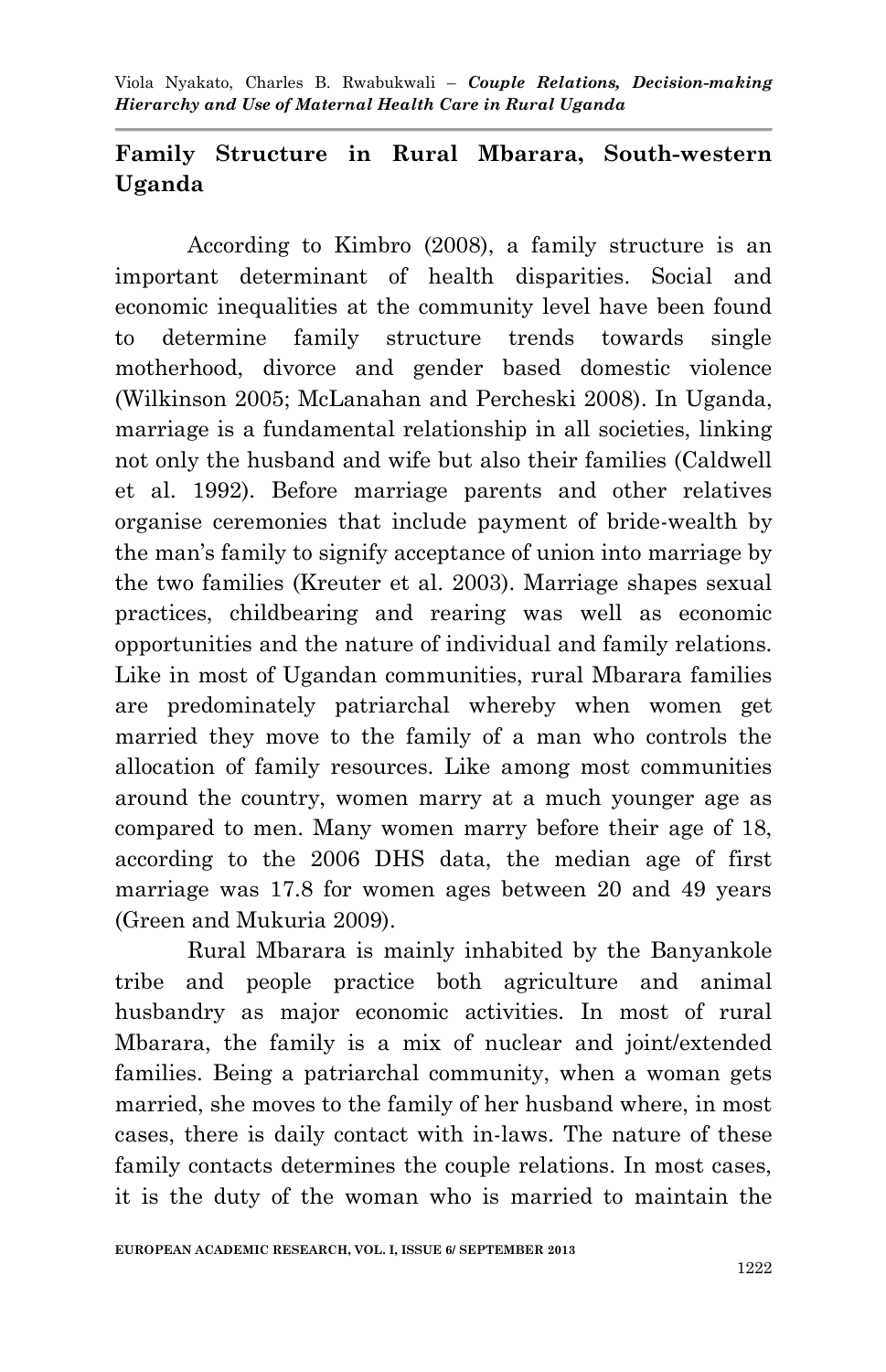relationship with her in-laws. In the case that a marriage does not work, at whatever age, a woman is expected to move back to her parent's home. This is the pattern that influences the nature of the couple relations.

### **Methods**

The data used in this paper are from a field survey that was carried out in December, 2010 in 4 sub-counties of Mbarara District, Uganda. These communities are predominantly agricultural, and farm work is the major household activity on which men and women spend their time A household survey was conducted among 202 females, aged 20 to 49 years, and 66 males, ages 20 to 60+, who responded to questions on use of division of labour, maternal healthcare, decision making, role sharing, and gender relations. In addition, seven key informants were interviewed and seven focus group discussions were held, (4 with women and 3 with men), to gain an in depth understanding of role sharing in the community. Likert scales were developed to study variance in agreement on who does most of the work and the gender differences in attitudes towards the selected categories of house work. The 2006 National DHS supplied overall national statistics on the subject matter.

The statistical analyses included cross tabulations, bivariate correlations, and Analysis of Variance (ANOVA), which controlled for the effect of age, education, level of education, main source of income, use of alcohol and main source of information. All statistical tests were carried out against a bench mark level of significance of  $\alpha$  = .005. Level of education for the respondent and the, spouse, main source of income, alcohol consumption and source of information were controlled for. There was significant multi-co linearity for most of the independent variable. The main limitation of the study is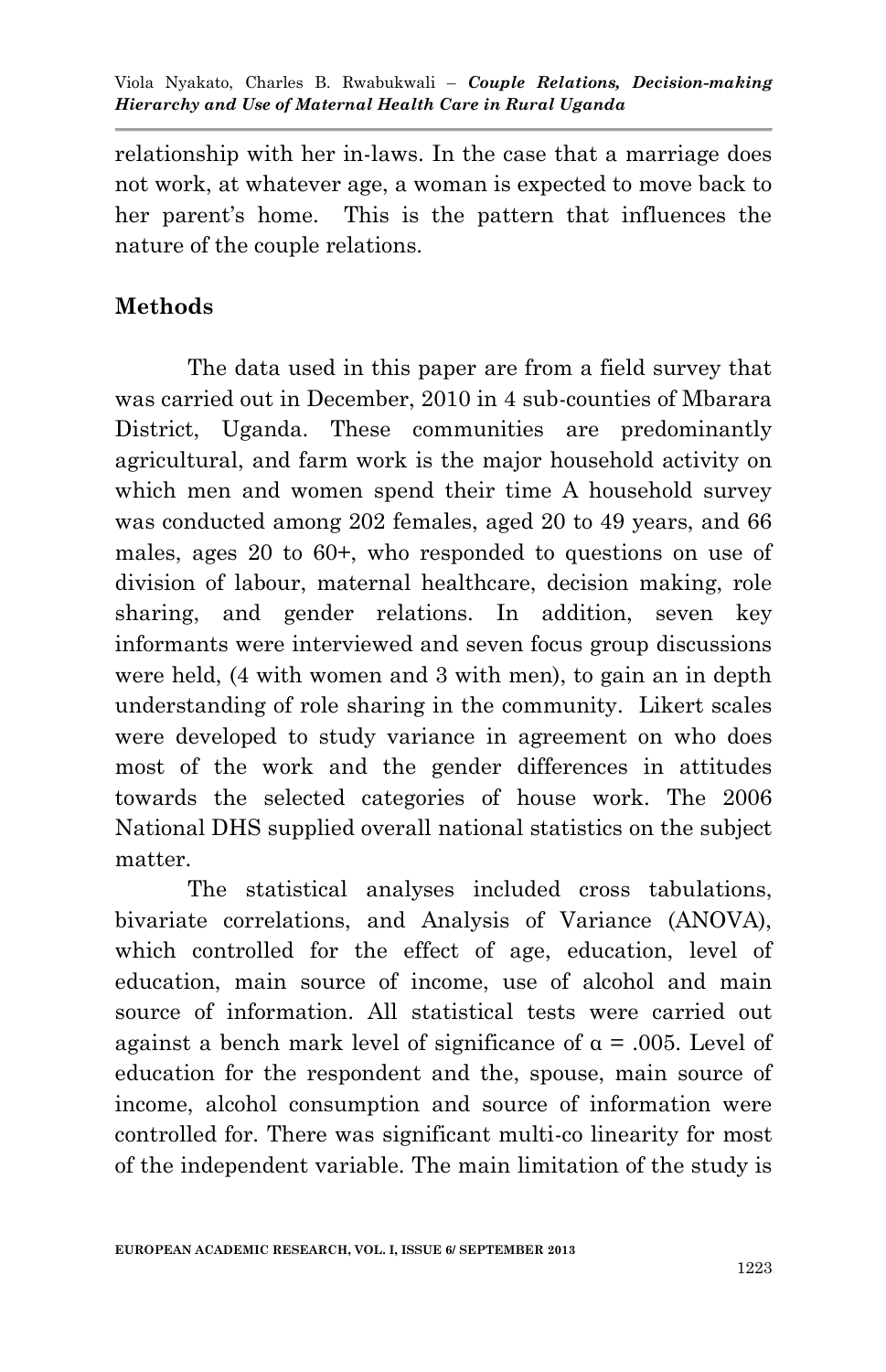that it was limited to how spouses share roles excluding the other members of the family and workers.

### **Presentation and Discussion of Findings**

The results in this chapter only focus on household level decision-making process indicating that there are differences made by men and those made by women. The results also include data on couple relations and discussion of the impact on use maternal healthcare. To measure quality of couple relations, the study asked questions that looked out for fear and experience of partner violence, helping with work around home, having open discussions with a partner and having time to plan for family needs. The other part of the finding in this chapter is about the correlations between and quality of couple relations and decision-making for use of maternal health care.

### **Maternal health Care Variables**

As it is with the rest of the thesis, this chapter looks at household-level factors that determine use of ANC during the last pregnancy, family planning and use of skilled delivery care by asking about the place of last childbirth. For most of the respondents (67%) the community health centre, which in this case is a health centre IV is their first place that they seek medical advice. While 98% attended ANC, at least once, most of the respondents had their first ANC visit between 4 & 7 months (51%), only 36% had their first ANC visit in the first 3 months of the last pregnancy. The findings are related with the national figures which indicate that 94% of pregnant women attend ANC at least once. The average age at the national level is also estimated at 5.5months. The higher percentages in this study could be attributed to the fact that the study was carried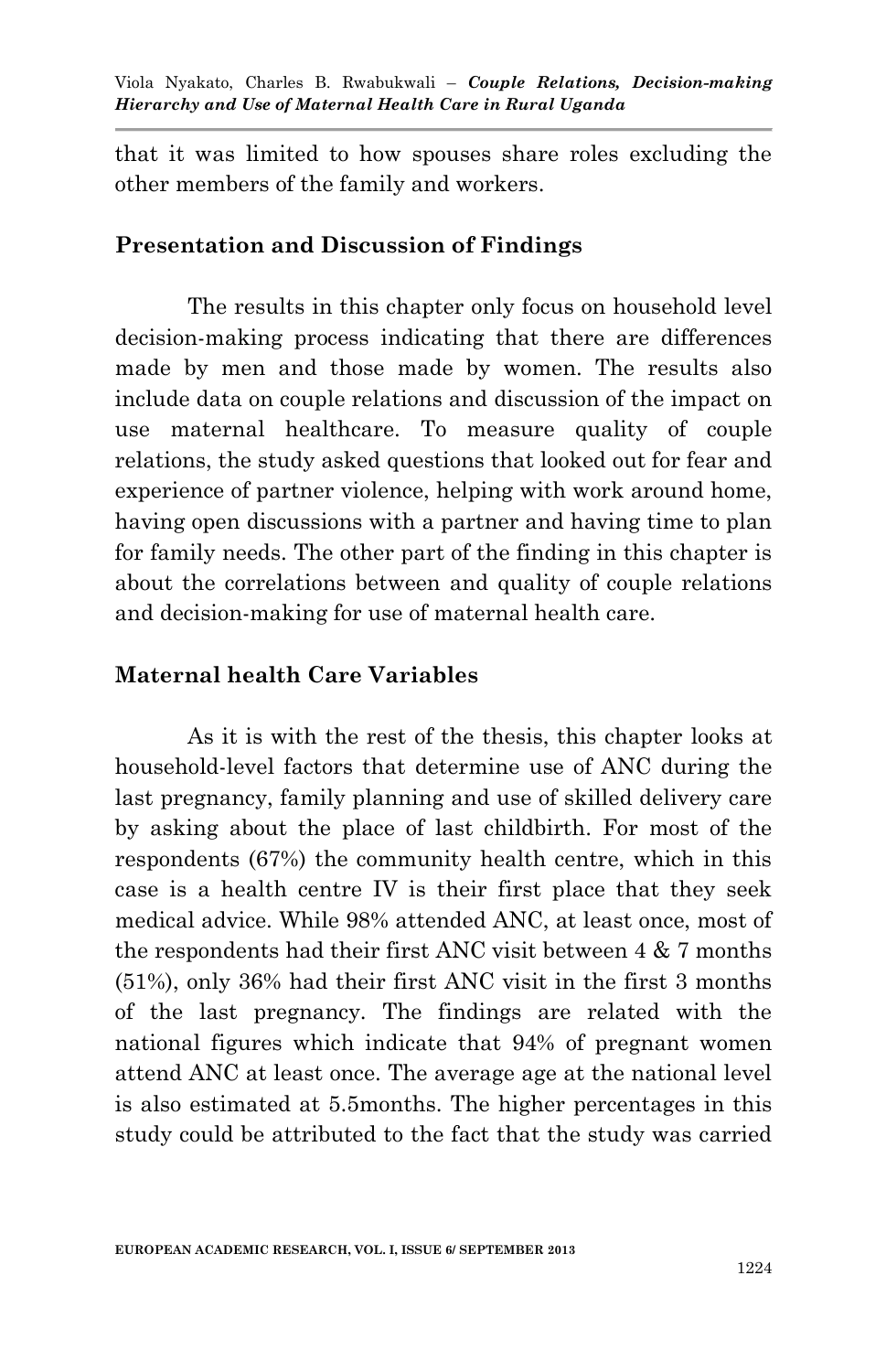out within a radius of about 15kms from the government health centre IV<sup>1</sup> .

This study found that a significant number of women do not deliver with assistance of skilled personal or in a health facility. Thirty three percent (33% - N.93) had their last childbirth at home, 26% (N.73) at a private clinic and 40% (N.113) in a Government aided health facility. These statistics show that access to skilled care at birth is still very low. At the national level, the 2006 DHS data reported that only 42% of the deliveries were assisted by a skilled personal and 23% delivered with assistance of a traditional birth attendant (UBOS 2006)a. In 2009 the deliveries in a health facility were estimated at 34% (UBOS 2010). Another related study has rated delivery with assistance of a skilled person at 39% (Parkhurst et al. 2006).

This study found that by the time of the survey, only 48% (N.136) are using a modern contraceptive to control for pregnancy and 52% (N.147) were not using any method. When asked if the last pregnancy was intended, 62% (N.176) said yes, 25% (N.71) said no but did not mind being pregnant and 13% (N.36) did not at all intend to be pregnant. The common family planning method used is Depo-Provera. This is a three months hormonal shot given to prevent pregnancy. The other methods were used by one or two people (Baird 2000). The percentages show that there is an obvious unmet need for family planning with a mixed picture of having no choice. Results indicate that 25% of people would not mind being pregnant, a finding that could be interpreted as a lack of choice on fertility decisions. The study data shows that 88% (N.249) are aged between 20 and 39 years, an indication that the study participants were largely young. In relation with the national figures, the 2011 DHS report show Uganda's unmet need for family planning stands at 34% of currently married women. The contraceptive

1

<sup>1</sup> A Health Centre IV is a mini hospital which serves a county or a parliamentary constituency. It is a lower level from the district hospital and is planned to offer inpatient maternity services including cesarean section.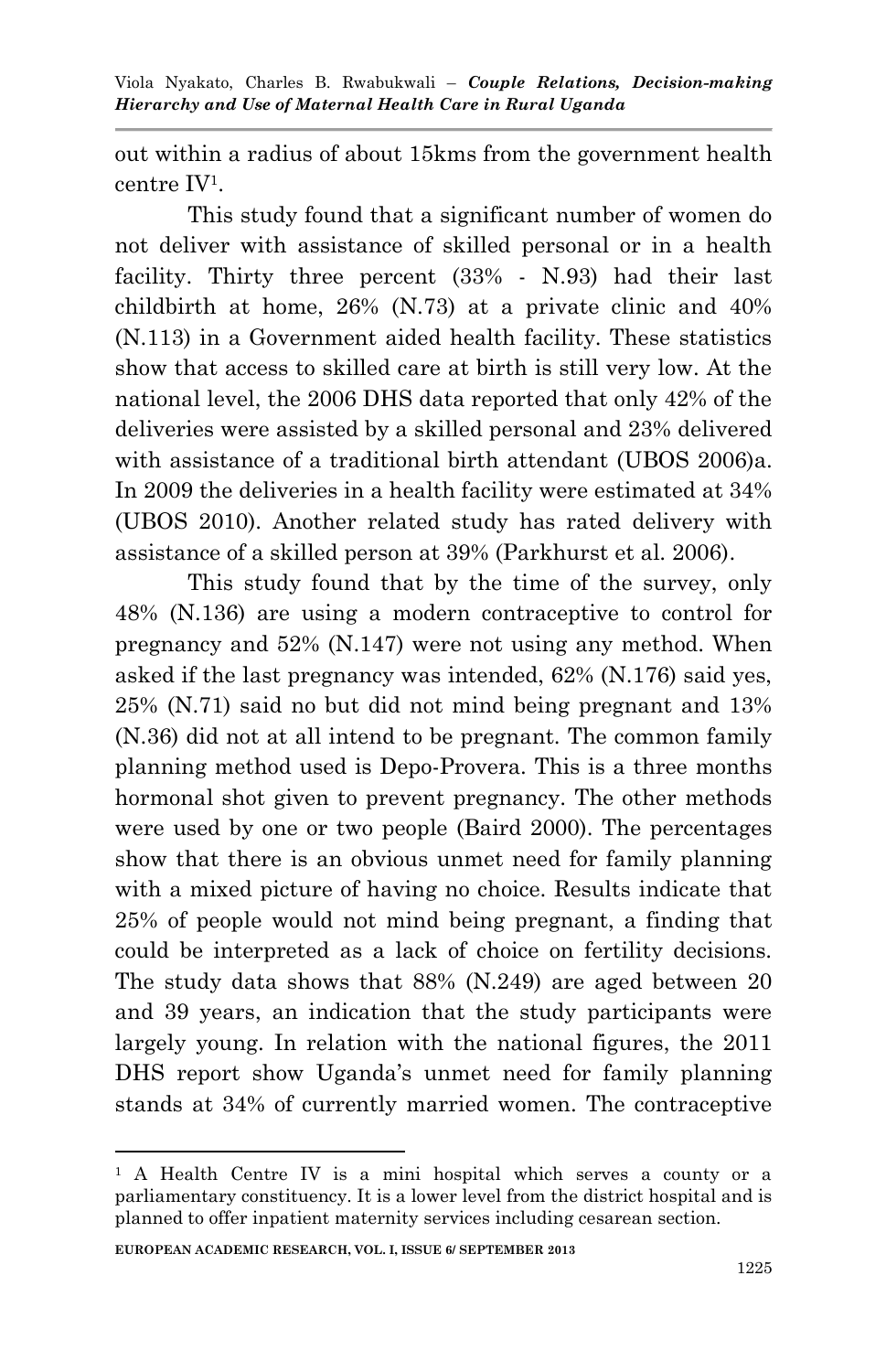prevalence rate among married women stands at 30% and 52% for sexually active unmarried women (UBOS 2012).

## **Maternal Health Care and Household-level Decision-Making**

The study found out the differences among husbands and wives in decision-making on family resources and use of maternal healthcare. At the time of the survey, it was reported that 95% of the households are headed by husbands/men. Husbands make 93% of the decisions regarding purchase of land and 78% of sale of land of which only 22% of women can make decisions to sale land. On the reverse, women make 95% of decisions regarding gardening and men only male 5%. The difference could be attributed to the other finding in this research which indicated that 74% people who spend more than 6 hours of their normal day on farm work were women. Also women in Uganda, women provide more than 70% of farm labour but with unequal access to land (World Bank 2011). The 22% of women who can make land sale decision making could also be attributed to Uganda's law on spousal consent on sale of land. Other studies have found a degree of land co-ownership between husband and wife (Doss et al. 2012). However, the influence women on allocation of household resources leaves a lot to desired if women are to influence what they need for maternal healthcare need.

Regarding decision making and access to maternal health services, the study participants were asked questions such as *"who decides among a husband and wife the number of children a family should have, who decides if a woman should deliver in a hospital and who decides when to go for ANC?"* Study participants were also asked who decides on family expenditure, if a child has to go to school, about the wife's visit to friends and relatives and gardening. They were also asked on a scale to determine how influential they feel their decisions are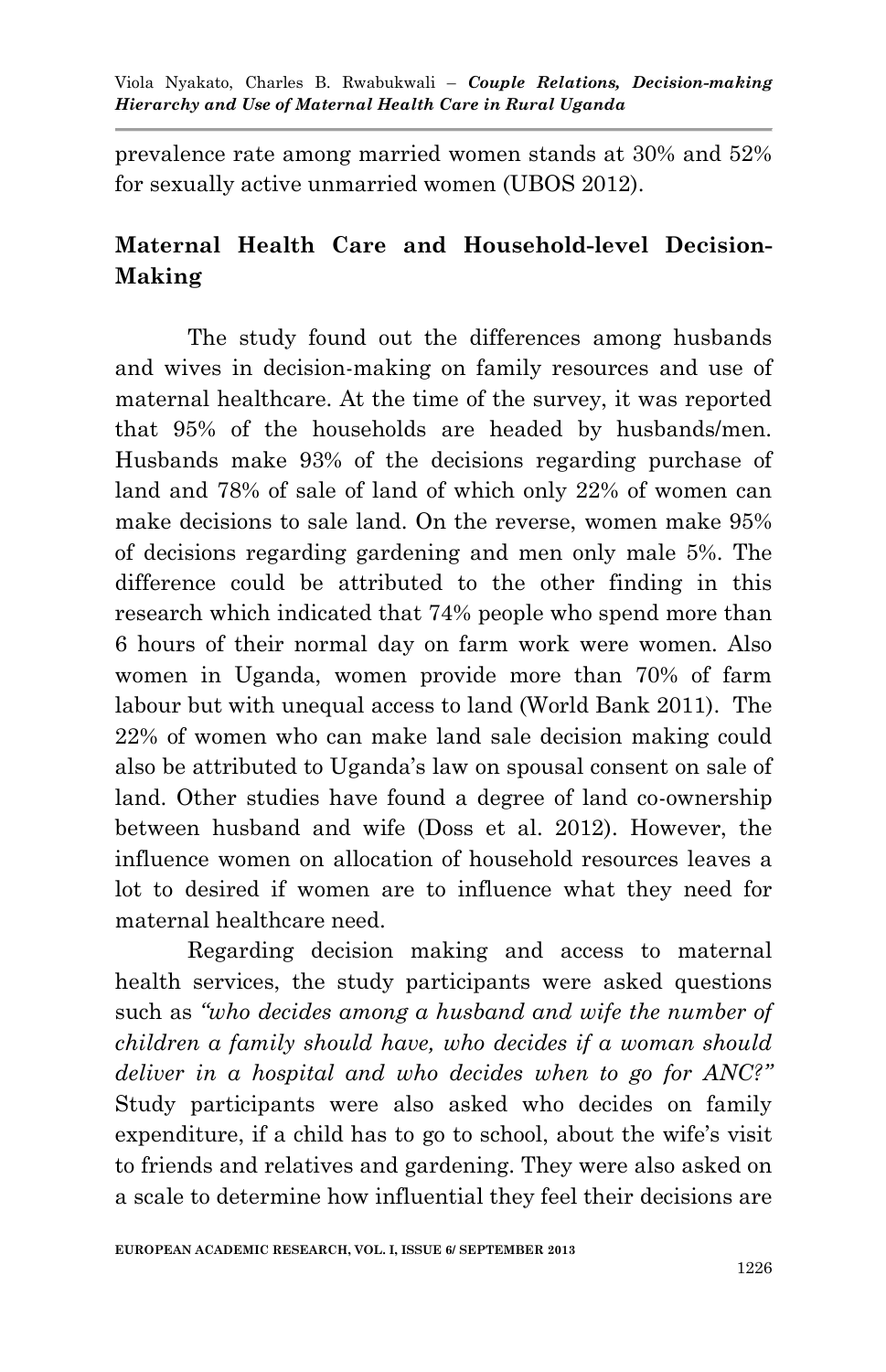both at home and in the entire community. Twenty one percent say decisions on the number of children a family should have are made by the wife, 33% by the husband, 45% both and only less than 1% said others. The other was recorded as a mother in-law. It is men who influence majority of the decisions on family property and resources, this quotation from one of the individual interviews confirms men's sole influence on household decision making *….when a man is not at home a woman cannot sell a goat to take a sick child to hospital. She has to wait for the husband to ask for permission although when a woman is not at home the man makes decisions on family property without her consent (Chairperson Local Council I – Rubindi Kashari Mbarara)*

While 61% say they can decide on the number of children to have, 37% of them cannot. However, all the 37% of the respondents who cannot decide on the number of children were women. Another question was asked to women alone: "*can you decide on the number of children to have*?" 61% of them said yes and 38% said no. During the qualitative interviews, the main reason that women gave for not deciding on the number of child was that when a women refuses to have children, the man gets them from other women and brings them home under their care. The following is the expression showing why men are the most decisive: "….*if you refuse to have children the man will marry another women and you will be the one to care for them in one way or another"* (Women Group Discussion, Rubindi April 2011).

It was found that men make 62% of the decisions to attend ANC and 71% of the decisions about where to deliver. Of all factors, majority of women in the study reported to make most (95%) of the decisions regarding gardening. The reason behind this discrepancy is that women are the ones who do most of digging and women were found to spend at least 6 hours per day on farm work. The rest of the decisions which were investigated were made by men. On average, women make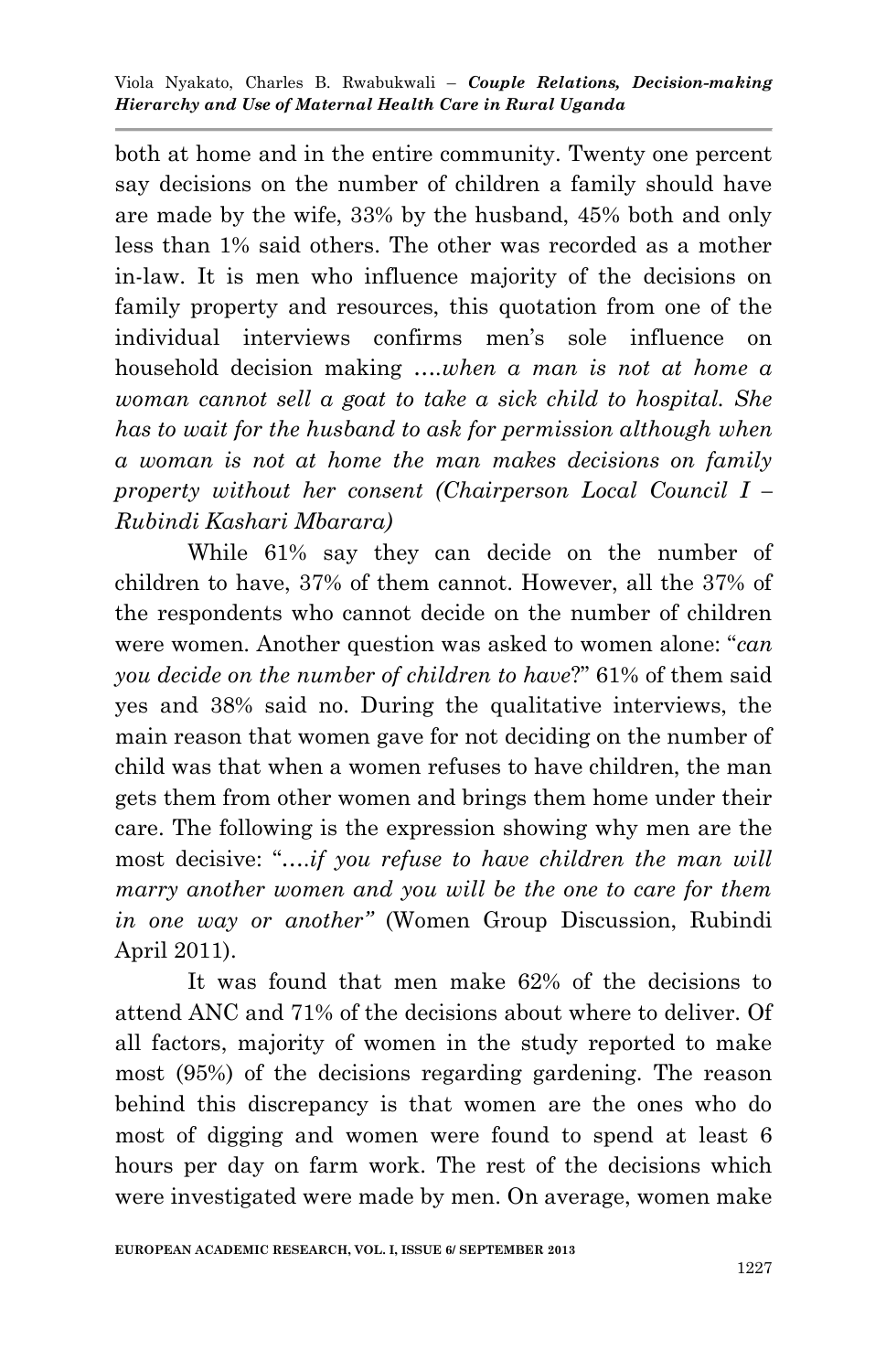less than 20% of family decisions. While the majority of the decisions on the number of children a family should have were said to be joint (45%), men (45%) are believed to be responsible for more decisions on family size than women (33%). The following expression quoted out of one the discussions gives further evidence on the effluence of men in the reproductive health decision making: *Women are not decisive in their homes what men decide is what is right (mixed gender FGD Rwebishekye May 2011)*

Other related decision making questions were about the woman's movement and her freedom to use the household resources, particularly land and income. 73% say a husband makes most decisions regarding a wife's movement including visiting friends and 79% of income decisions. These finding are in agreement with national data, according to the 2006 DHS data, women make only 15% of decisions on purchase of large household items and 35% for daily household purchase. Twenty two percent of women can make decisions that affect their own health, only 20% of women can make independent decisions to visit friends or family and 36% of these decisions are by husbands (UBOS 2006).

In related studies it has been found that couples in Uganda are not certain of the partner's choices for the number of children because of poor couple communication and relations. According to Hollander (1997), couples in Uganda seldom openly discuss about use of contraceptives and in many instances both partners claim to have been to suggest that they use them. Some women use a method without their partner's knowledge. A later study by Wolff et al. (2000), found that 27% of women did not know their partner's wish with respect to contraceptive use and future child bearing choices. While men were more confident that they know their partners' desires, 10% did not know their partners fertility intensions. With this analysis, the next section of this chapter, discusses the state of couple relations with data partner violence and communication.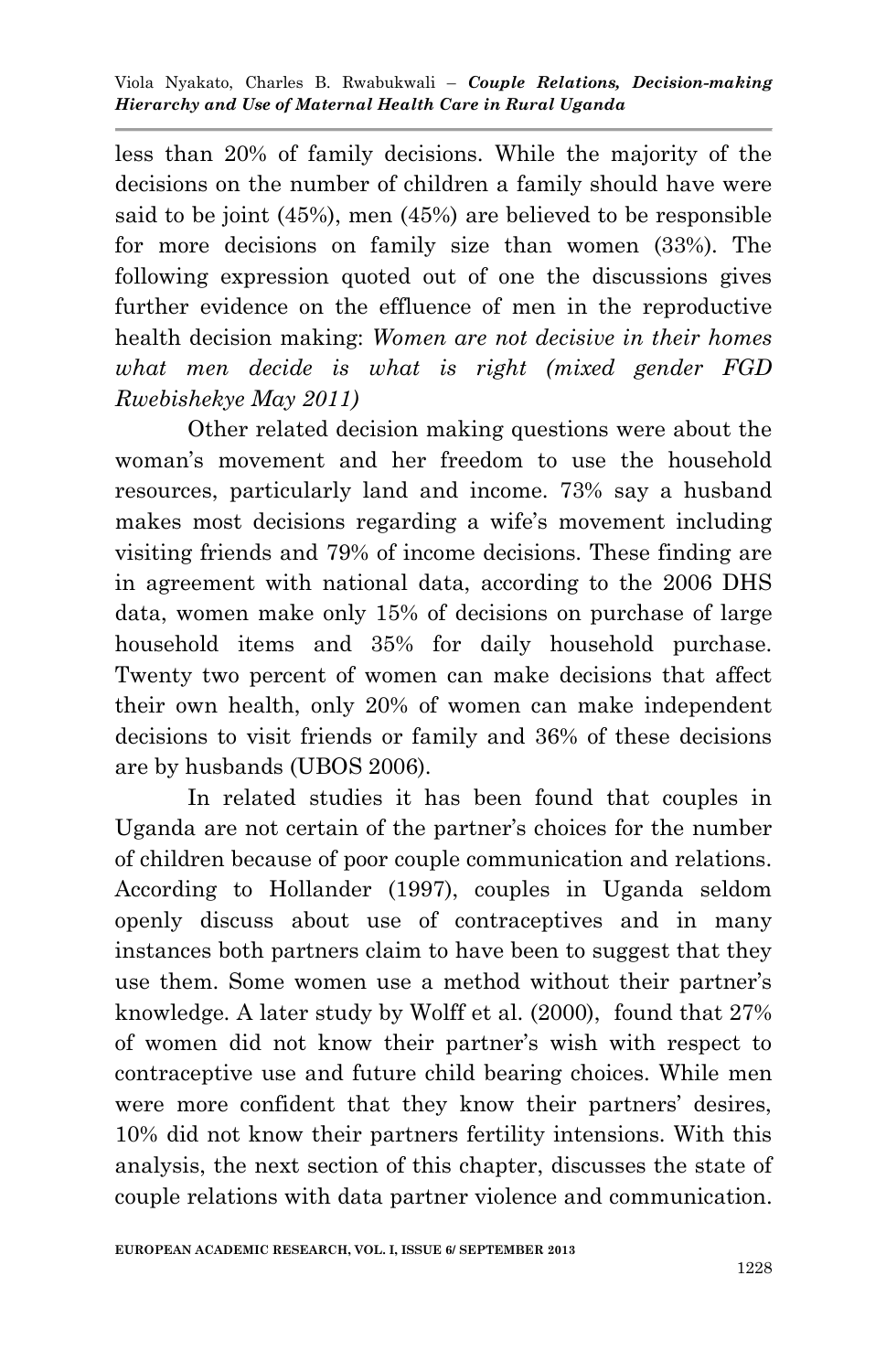Another study had found that women's use of contraceptives is another case of domestic violence, in the study by Koenig et al. (2003), women who insisted on use of condoms or were found to use contraceptives without their partners knowledge were reasons for being physically abused by their husbands.

## **Quality of Relations Variables**

On the other hand, to determine the quality of relations, respondents were asked questions on how husbands and wives relate with each other. The study also examined fear of partner being violent and if ever experienced domestic violence. Unlike in most studies where the focus is on physical and psychological violence against women, which is an indicator of negative couple relations (Kaye et al. 2006; Cook and Bewley 2008), this study also includes positive indicators of the relations. This was to comprehensive analysis household relations since maternal healthcare access is already complex in nature. For example, while social support from family and friends has been associated with access to maternal health (McCaw and Binns), according to Allendorf (2010), restrictions on women movements and poor quality of family relations resulting from gender hierarchy, lead to negative health outcomes (Wolff et al. 2000). Negative relations such as physical violence lead to foetal mortality and failure to access ANC and skilled delivery (Kearney et al. 2004).

However, comprehensive analysis of couple relations lack examples since most literature mainly focuses on domestic violence. In this study, domestic violence is examined as well as positive couple relations such as health with work at home and planning together which also may improve couple communication. Whereas domestic violence has been found to create fear and anxiety among women and thus limit access to maternal healthcare (Kearney et al. (2004), in this study, the couple's willingness to work together around the home, helping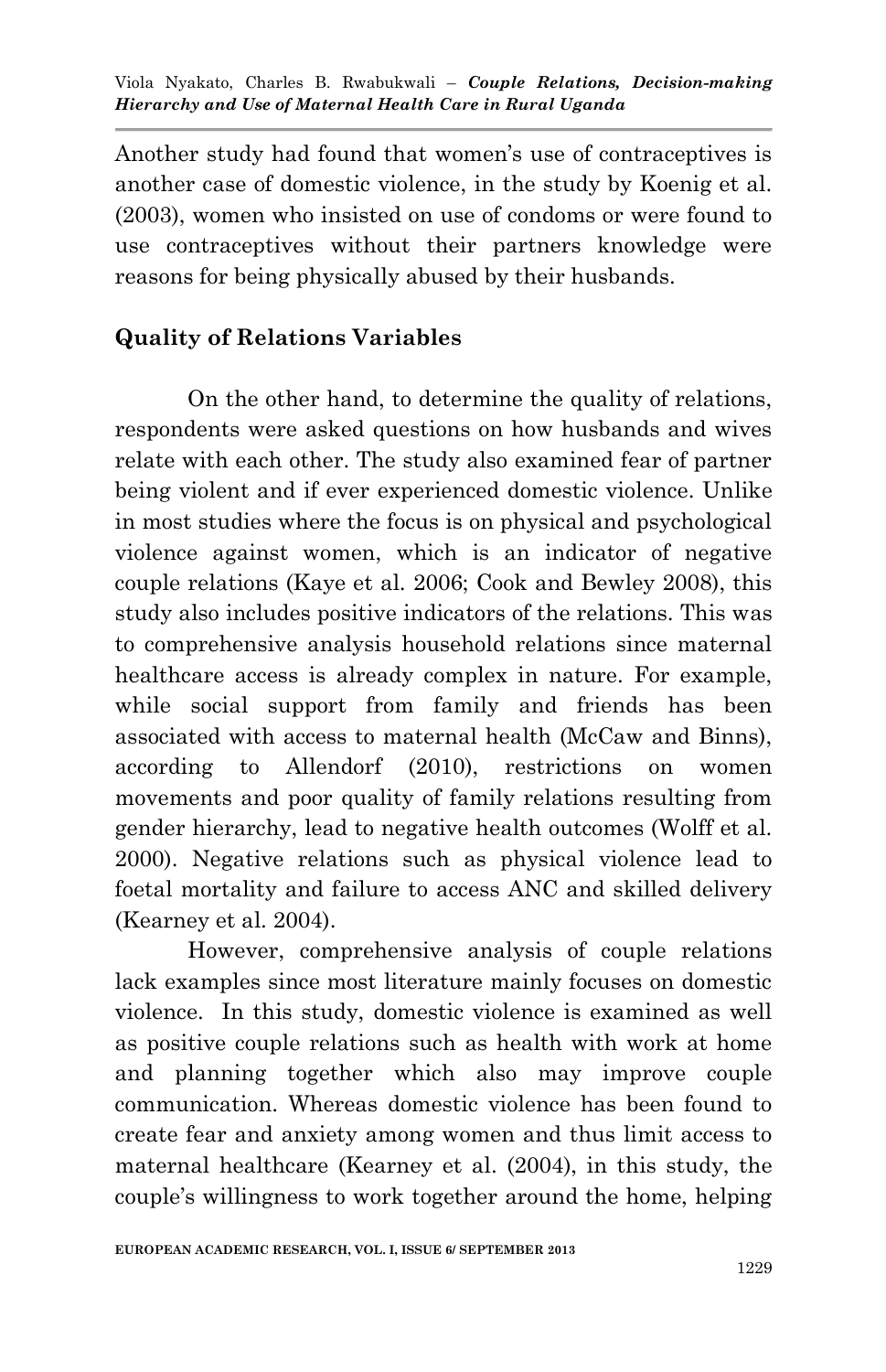with housework and feeling of respect for each other is argues that it builds self esteem, sense of control and sense of security which then promotes positive prospects for maternal healthcare. Examining both the negative and positive factors has helped to provide a measure of the quality of family relations and the respective affects on women's access to ANC, skilled delivery and use of modern family planning methods. The relevance of positive relations in maternal health is in agreement with a statement by Kearney et al. (2004) which states that:

> Good quality marital relations benefit maternal health increasing the odds of timely and adequate antenatal care, improved emotional wellbeing during and after pregnancy and reduce high risk behaviours like smoking and drinking.

Therefore, for the purposes of contributing to knowledge on strategies to promote good maternal health practices, this research extends the analysis to positive relations like working together around the home, willingness to help with work at home and planning for family needs together. Planning is important especially during pregnancy and has been found to contribute to increased chance of using skilled birth care during childbirth. A recent study in rural Mbarara has found significant results between birth planning and skilled birth attendance with increased likelihood when a husband is involved (Kabakyenga et al. 2011). Helping with housework around the home is also known to reduce women's housework burdens and in this research it has been found to enhance couple cooperation and planning for maternal health (Mannino and Deutsch 2007).

**EUROPEAN ACADEMIC RESEARCH, VOL. I, ISSUE 6/ SEPTEMBER 2013** This study found out that domestic violence is prevalent among rural household of Kashari County, Mbarara District. While the findings of this study revealed that only 3% (N.8) of married people fear that their spouses can be violent, 39% (N.110) have ever experienced physical violence by their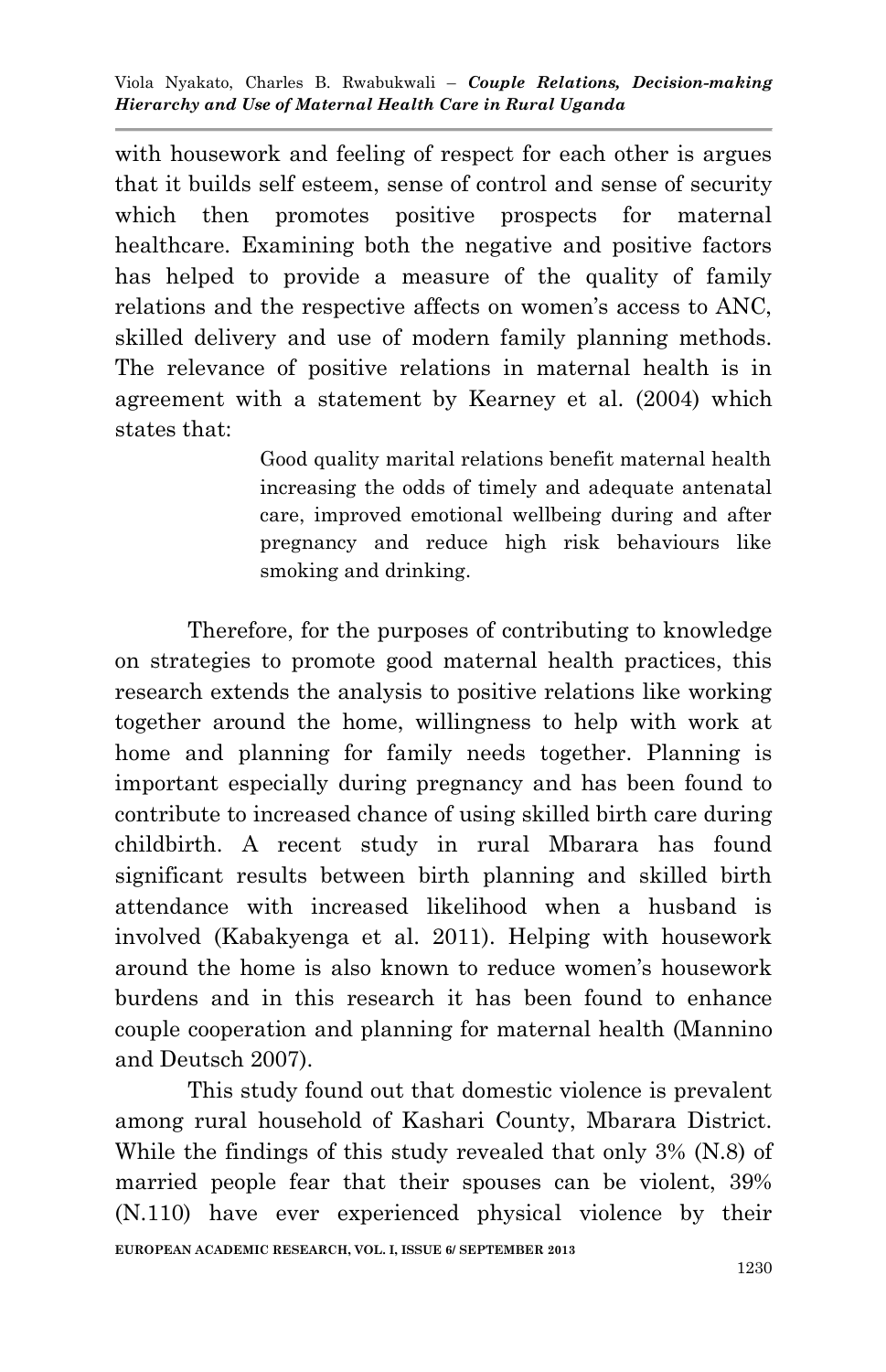spouses. On exploring further about the most recent experience of physical violence (the last 6 months before the survey), it was found out that 47% (N.133) said they never experience violence in the last 6 months, 23% (N.65) said violence by the partner occasionally happened, 21% (N.59) said sometimes and 9% (26), were found to experience frequent physical abuse by their partners. It can therefore be estimated that about 5 in every 10 partners in Kahari County, Mbarara District experience physical violence within the last 6 months at the time of the survey. This figure is close to another study which rated intimate partner violence at 54% (Karamagi et al. 2006). Nationally experience of domestic physical and sexual violence is rated at 70% (UBOS 2006).

While these statistics show high level of domestic violence, when respondents were asked if they felt that their spouses treat them with respect, 80% (N.226) say they extremely feel that their spouses respect them. This finding could be related with the widely accepted belief that it is okay for a man to beat his partner/wife and the widely accepted reasons being neglect of children and a wife going out of home without informing the husband (UBOS 2012). However, the question on violence was answered by only a half of those who answered the question on respect for each other. This may be an indication that some people did not want to disclose in they do not feel respected by their spouses.

The other questions that were used to measure the quality of relations were about willingness to help with housework and if they feel they can have open discussions with their spouses: only 29% (N.83) say their spouses are willing to help with work around the home, 46% (106) say they frequently help and 13% (39) said their spouses never help with work around home.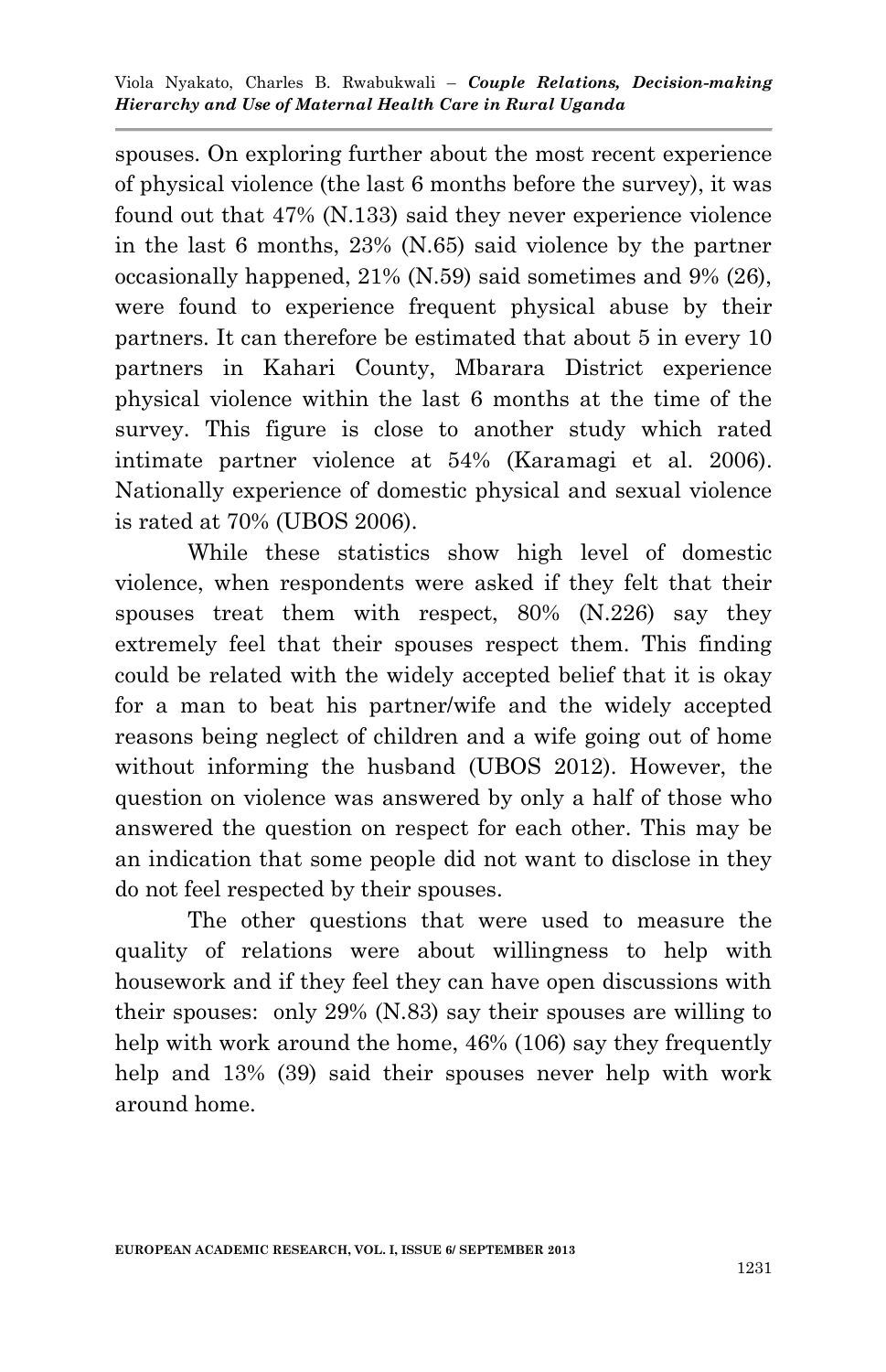| Question               | Response |                                     |       |       |  |  |
|------------------------|----------|-------------------------------------|-------|-------|--|--|
|                        | 1. Never | 2.<br>3. Sometimes<br>4. Frequently |       |       |  |  |
|                        |          | Occasionally                        |       |       |  |  |
| Spouse willing to help | 14%      | 19%                                 | 38%   | 29%   |  |  |
| with work around the   | (39)     | (54)                                | (107) | (83)  |  |  |
| home                   |          |                                     |       |       |  |  |
| Having open            | 15%      | 13%                                 | 26%   | 46%   |  |  |
| discussions with a     | (43)     | (36)                                | (74)  | (130) |  |  |
| partner                |          |                                     |       |       |  |  |
| Spouses working        | 27%      | 27%                                 | 29%   | 17%   |  |  |
| together               | (76)     | (76)                                | (83)  | (48)  |  |  |

**Table 1: Relationship Status Based Upon the Spouses' Willingness to Help with Housework**

The implication of these findings is that spouses can be defined and understood with other indicators, it should mostly be about communication. According to Kimbro (2008), the relationship status of a pregnant woman with the father of the child is a source of emotional and social resources that determine pregnancy outcome.

| Table 2: Rating the Quality if a Relationship with a Spouse |  |  |  |
|-------------------------------------------------------------|--|--|--|
|-------------------------------------------------------------|--|--|--|

| Factor                   | Responses           |                 |                   |              |
|--------------------------|---------------------|-----------------|-------------------|--------------|
|                          | not at<br>1.<br>all | 2. a little bit | 3. quite a<br>bit | 4. extremely |
|                          |                     |                 |                   |              |
| Feeling of being treated | 3%                  | 6%              | 11%               | 80%          |
| with respect by the      | (N.9)               | (N.17)          | (N.31)            | (N.226)      |
| partner                  |                     |                 |                   |              |
| Feeling of being treated | 50%                 | 23%             | 17%               | 10%          |
| unfairly                 | (N.142)             | (N.65)          | (N.48)            | (N.28)       |
| Fear of spouse           | 38%                 | 45%             | 14%               | 3%           |
| becoming violent         | (N.108)             | (N.128)         | (N.40)            | (N.9)        |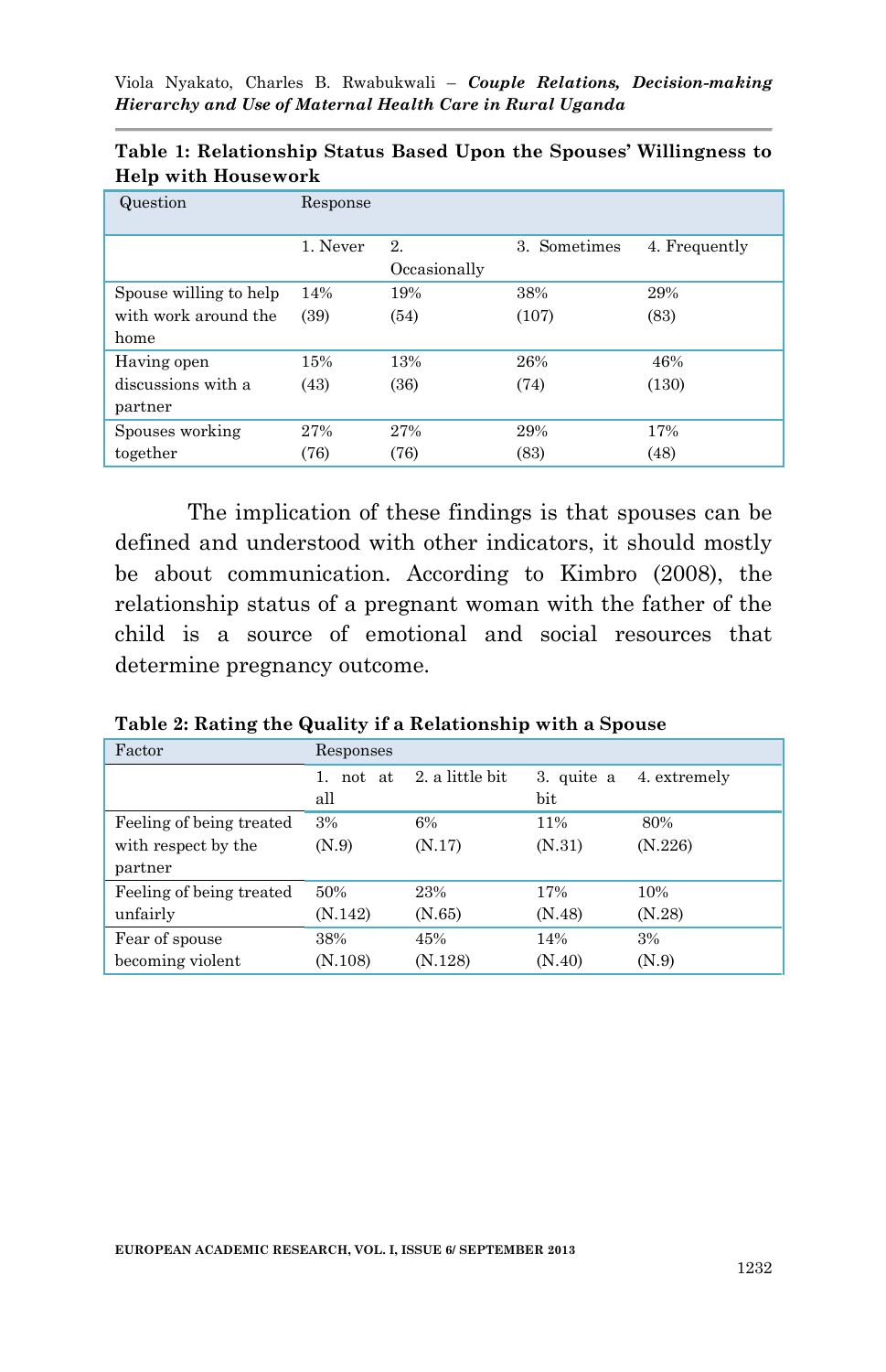**Figure 1: Frequency of Physical abuse by a Partner during the Six Months**



Couple relations and culture are linked together. Traditionally men are away from home and women keep the homes most of the time. This figure is a graph showing frequency of physical abuse by a partner. 47% say they have never been physically abused by their partners, 23% say it is occasionally, 21% sometimes and 9% experience frequent physical abuse by the partner.

In total 53% of married people in Kashari Mbarara district, have experienced or are experiencing physical violence by their spouses. The community experiences poor maternal health behaviours. For example, the study found that 39% of deliveries were not attended by skilled personnel and there is 64% unmet need for family planning. Studies have found that women who experience physical abuse are less likely to use maternal health services (Kaye et al. 2006). Also good quality marital relations influence a husband's understanding of the needs of a pregnant wife (Allendorf 2010). However, most couple relations in Uganda and most of sub-Saharan Africa are dependent on informal social structures dominated by dominance and power relations that propagate violent and unequal couple relations (Kaye et al. 2005). In the following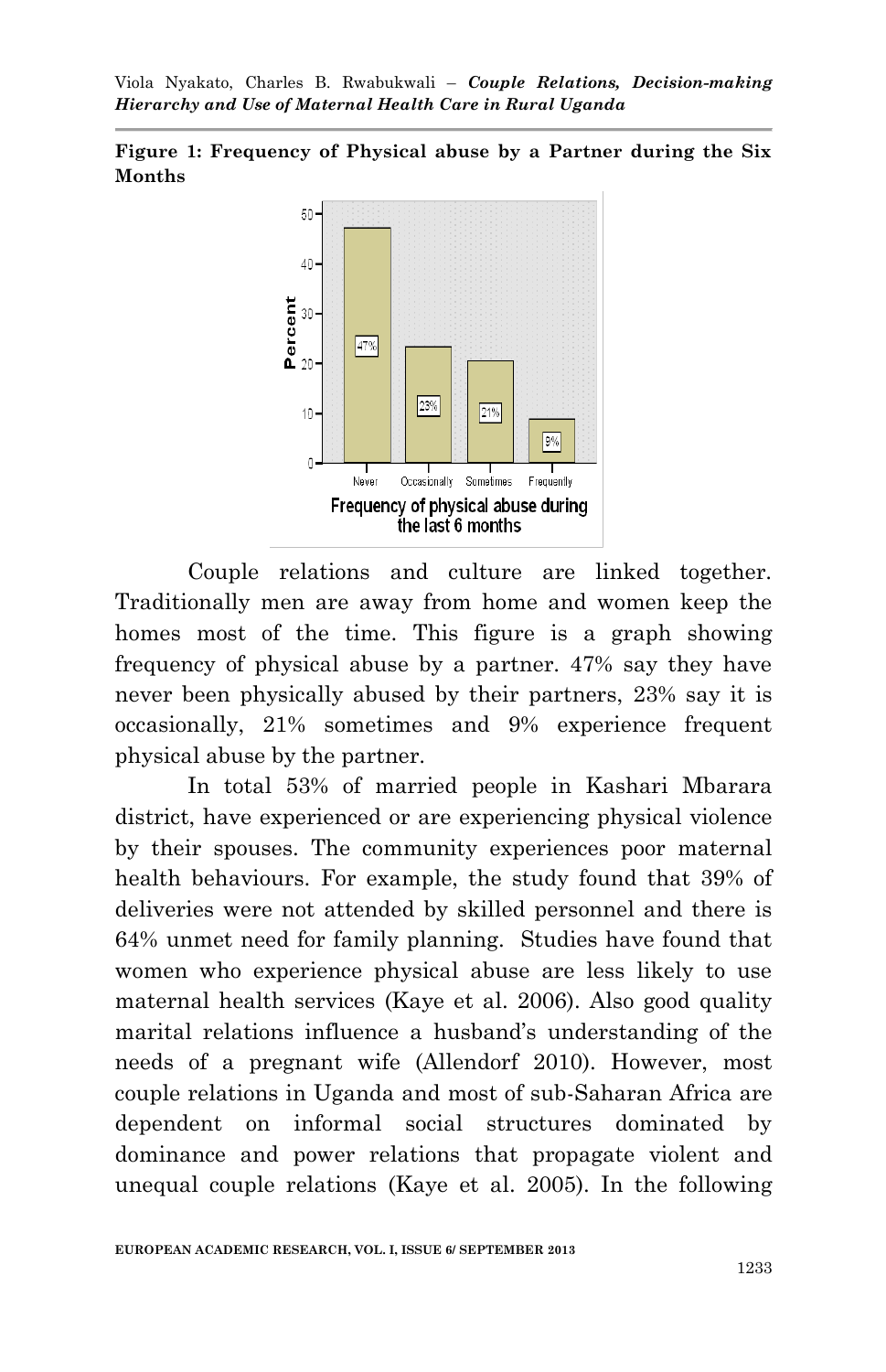Table is a presentation of statistics on how people felt about their influence in the immediate environment and then within the community. The data in the table reveals a general feeling of being secure at both community and household levels a finding that contradicts with women's lack of powers to influence intra-household resource allocation bargaining (Angwal 1997) but at the same time confirms strong social ties within the community.

**Table 3: Individual Opinion about their Position in the Community and at Home**

| Factor                   | Responses     |              |              |             |
|--------------------------|---------------|--------------|--------------|-------------|
|                          | 1. Not        | 2.           | 3.           | 4. Very     |
|                          | influential   | Occasionally | Sometimes    | Influential |
|                          | at all        | Influential  | Influential  |             |
| Rating the position of a | 9% (N.24)     | 21% (N.60)   | $30\%(N.86)$ | 40% (N.113) |
| household in the         |               |              |              |             |
| community                |               |              |              |             |
| Rating one's position in | $0.4\%$ (N.1) | 5% (N.14)    | $30\%(N.85)$ | 64% (N.183) |
| his/her home             |               |              |              |             |

# **Determining the Effect of the Quality of Couple relations on Household-level Reproductive Health Decisionmaking**

This study does not disregard effect of other maternal health care access barriers such as quality of health service, lack of information, income, education levels and long distances to the health facilities reported by other studies in the same field of study. The following statement that was made in one of the focus group meetings shows that people still to be informed about family planning methods and their effect on hormonal changes. *I fear family planning methods, they made my wife bleed and I ended up paying about 500,000/- on her medical care, this is not equivalent to caring for a sick child which costs 10,000/- (mixed gender FGD Omukabaale May 2011)*

**EUROPEAN ACADEMIC RESEARCH, VOL. I, ISSUE 6/ SEPTEMBER 2013** Although women's lack of decision making power is often linked to their low social economic status (Shen and Williamson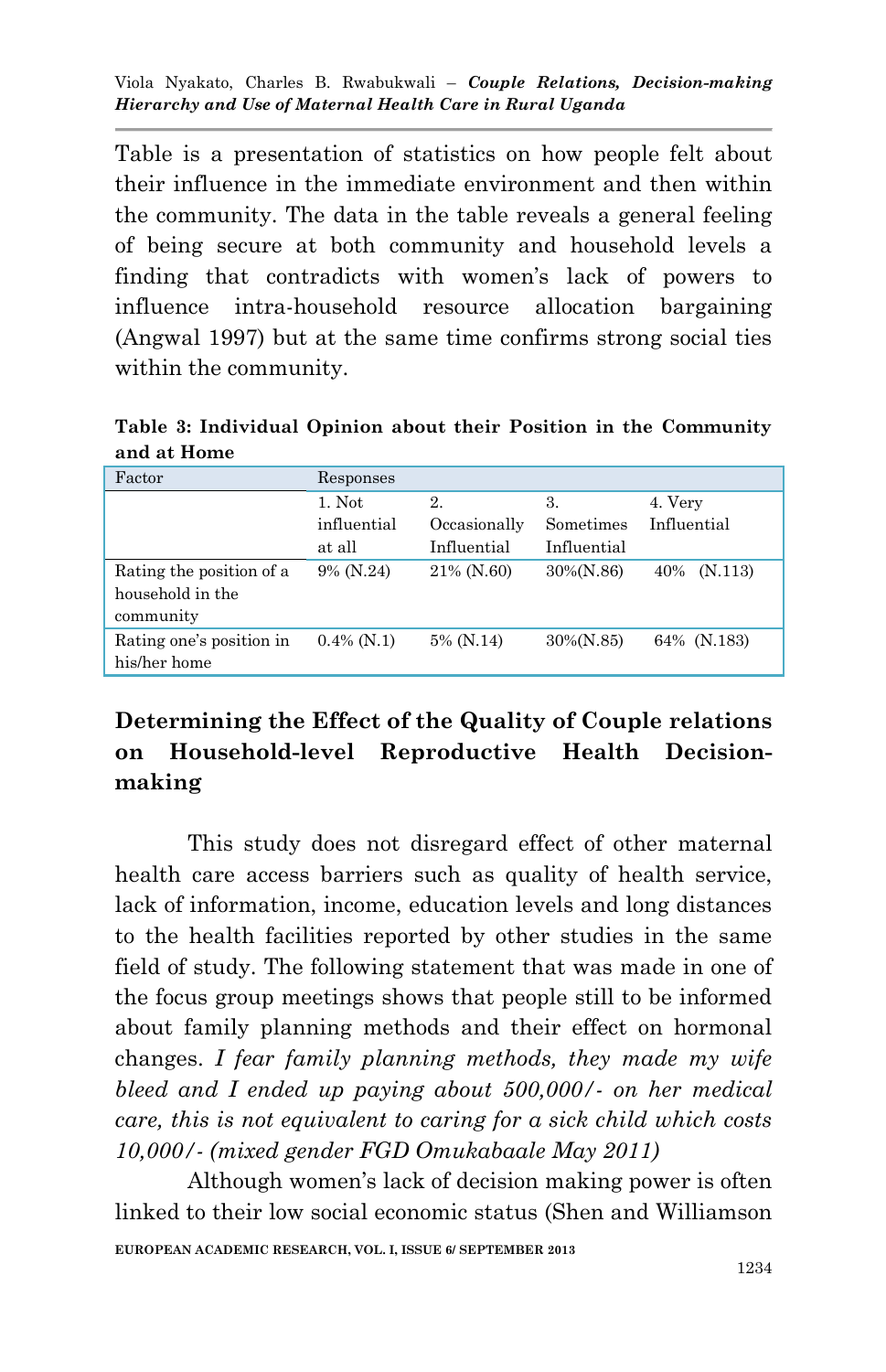1999), social factors, especially social position, is as important for women's reproductive health (Furuta and Salway 2006). This section of the study findings is about how intra-household factors affect the quality of relations and eventually the maternal health outcomes. The qualities of relations were measured using the questions on how men and women perceived their spousal relationships. To test for significance, the responses were correlated with decisions for family planning (P-value 0.003), ANC (P-value 0.001) and skilled birth attendance (P-value 0.023). The correlation tests were all significant at the P-value  $\leq 0.05$ . In the next Table are the details of the bi-variate correlations between decision-making to use ANC, skilled attendance and family planning with variable for quality of couple relations.

Frequency of open discussion with a partner was found to significantly determine use of ANC, skilled birth and family planning. Since communication enhances trust, partners who have honest discussions with each other have positive reproductive health behaviours. This finding is also in agreement with a study by Dudgeon and Inhorn (2004) on men's influence over women's health that presents men as important actors in women's health, specifically because of their role in the social hierarchy.

| <b>Independent Variables</b><br>(quality of relations)  |                                                     | decides decide<br>Who<br>the<br>of<br>the<br>should have? have? | Can<br>you<br>number number<br>family would like to going | of of the decision of the<br>children children you regarding wife regarding<br>antenatal care | the Who makes most Who makes most<br>decision<br>wife<br>for going to hospital to<br>deliver |
|---------------------------------------------------------|-----------------------------------------------------|-----------------------------------------------------------------|-----------------------------------------------------------|-----------------------------------------------------------------------------------------------|----------------------------------------------------------------------------------------------|
| Considered<br>head<br>household                         | of Pearson<br>Correlation<br>$Sig. (2-tailed)$<br>N | $-.141*$<br>.019<br>283                                         | $-.040$<br>.563<br>283                                    | $-.100$<br>.094<br>283                                                                        | $-.060$<br>.317<br>283                                                                       |
| Position of your household in Pearson<br>your community | Correlation<br>Sig. (2-tailed)<br>N                 | .093<br>120<br>283                                              | $-.008$<br>.912<br>283                                    | $.436**$<br>.000<br>283                                                                       | $.307**$<br>.000<br>283                                                                      |

**Table 4: Measuring the Effect of Quality of Relations and Decisionmaking for use ANC, Skilled Delivery Care and Family Planning**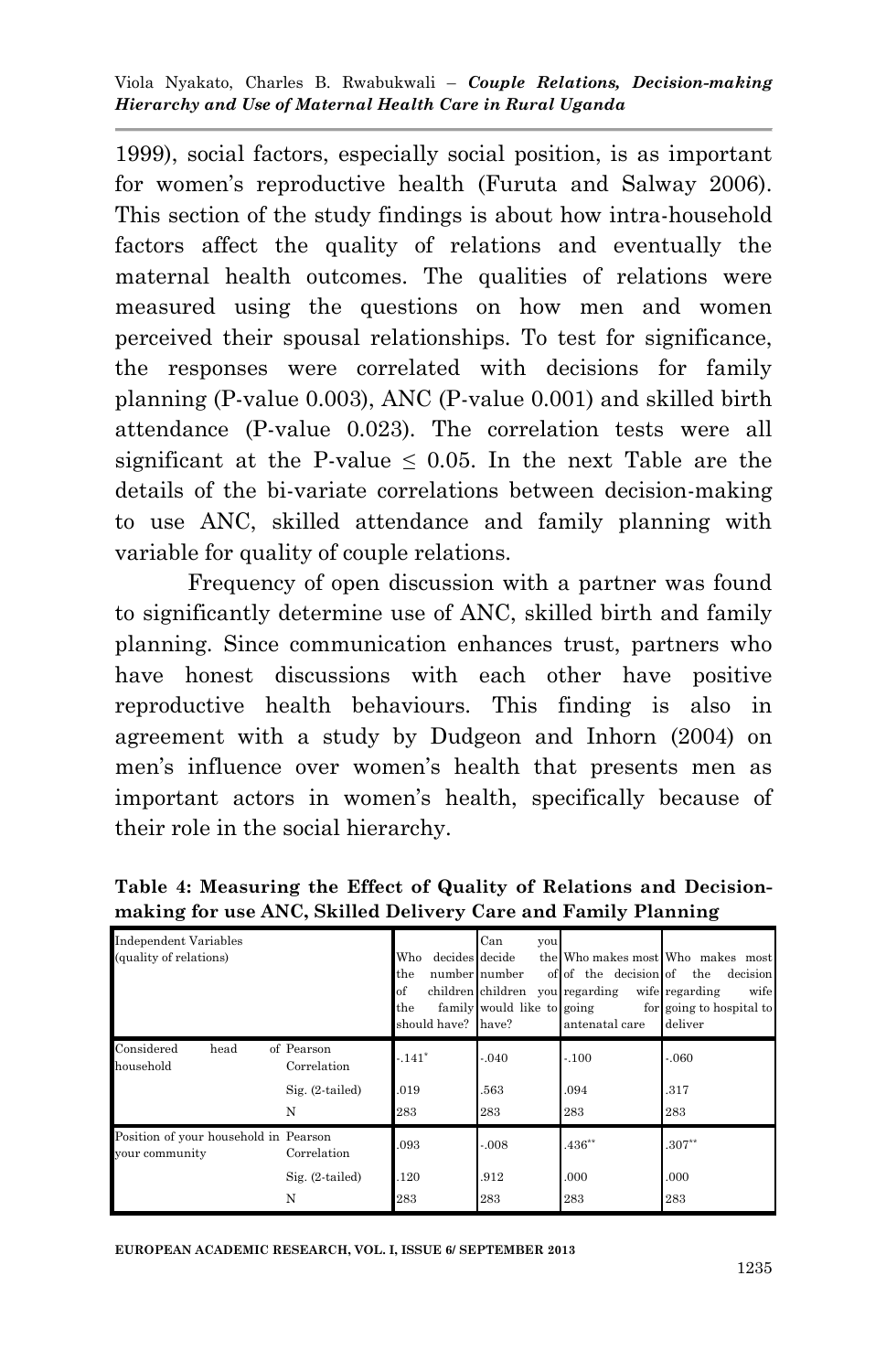|  |  |                                                           |  | Viola Nyakato, Charles B. Rwabukwali – Couple Relations, Decision-making |
|--|--|-----------------------------------------------------------|--|--------------------------------------------------------------------------|
|  |  | Hierarchy and Use of Maternal Health Care in Rural Uganda |  |                                                                          |

| I feel my spouse treats me Pearson<br>with respect                             | Correlation                 | $.154*$  | .058    | .024      | .090      |
|--------------------------------------------------------------------------------|-----------------------------|----------|---------|-----------|-----------|
|                                                                                | Sig. (2-tailed)             | .010     | .405    | .695      | .132      |
|                                                                                | N                           | 283      | 283     | 283       | 283       |
| I feel my spouse treats me Pearson<br>unfairly                                 | Correlation                 | $-.138*$ | $-144*$ | .029      | $-0.018$  |
|                                                                                | Sig. (2-tailed)             | .022     | .037    | .631      | .760      |
|                                                                                | N                           | 283      | 283     | 283       | 283       |
| I fear my spouse may be Pearson<br>violent                                     | Correlation                 | $-.118$  | .056    | .081      | .047      |
|                                                                                | Sig. (2-tailed)             | 052      | .423    | .180      | .436      |
|                                                                                | N                           | 283      | 283     | 283       | 283       |
| Frequency of willingness to Pearson<br>help with work around home Correlation  |                             | .099     | .072    | $.215***$ | $.177***$ |
|                                                                                | Sig. (2-tailed)             | .101     | .293    | .000      | 003       |
|                                                                                | N                           | 283      | 283     | 283       | 283       |
| Frequency of doing<br>together around home                                     | work Pearson<br>Correlation | .026     | .031    | $.177**$  | .109      |
|                                                                                | Sig. (2-tailed)             | 661      | .658    | .003      | .068      |
|                                                                                | N                           | 283      | 283     | 283       | 283       |
| Frequency of open discussion Pearson<br>with partner                           | Correlation                 | $.177**$ | .102    | $.193**$  | $.136*$   |
|                                                                                | Sig. (2-tailed)             | 003      | .136    | .001      | .023      |
|                                                                                | N                           | 283      | 283     | 283       | 283       |
| Have had time with partner Pearson<br>in the last 6 months to plan Correlation |                             | $-.138*$ | .015    | $-0.59$   | .011      |
| for the family needs                                                           | Sig. (2-tailed)             | .022     | .832    | .327      | .856      |
|                                                                                | N                           | 283      | 283     | 283       | 283       |

\*\* Correlation significant at the 0.01, \*

significant at .005 (2 tailed).

The study by Blanc (2001) suggests that equal power relations and the quality of couple communications are important in improving access to sexual and reproductive health services. Frequency and willingness of partners to help with work at home affects ANC and skilled delivery. However, more than 90% of housework is done by women with no help from their spouses. The individual perception of their household status in the community also determines ANC and skilled care. Unlike family planning, ANC and delivery in the hospital/skilled delivery were often significantly associated with almost the same factors. At the same time, the factors that were significantly associated with family planning were not associated with ANC and skilled delivery.

-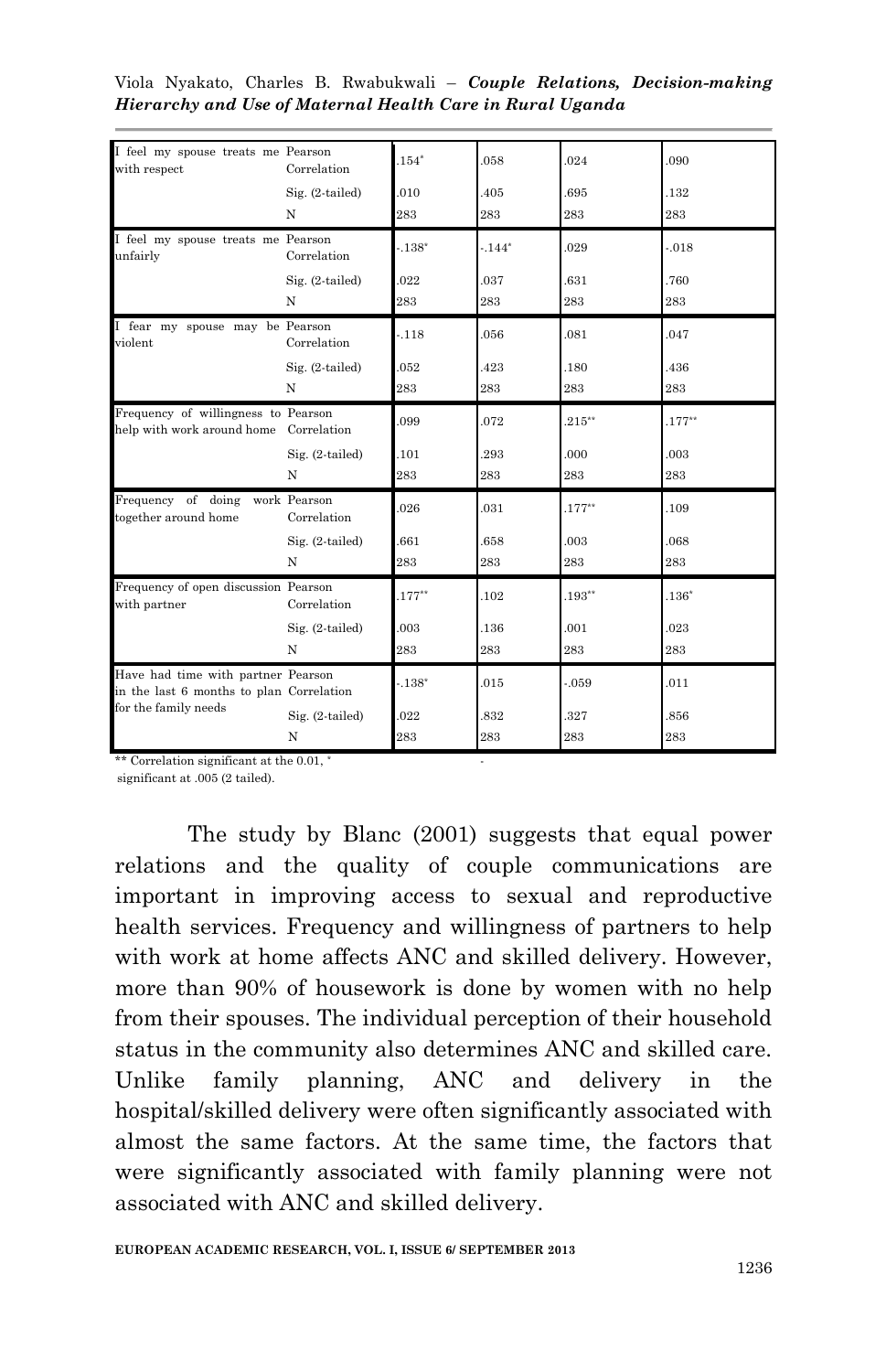Family planning was significantly associated with the head of the household, partners' openness during discussions (P-value - .003), and planning together (P-value - .022). The feeling that one is being treated with respect (P-value - .010) and if a spouse feels treated unfairly (P-value - .022) were associated with decisions on the number of children. Frequency and willingness of a spouse to help with work around home (Pvalue - .003) and the position of the household in the community (P-value - .000) were associated with the decision to use ANC and hospital delivery. Open discussions with a partner had a crosscutting effect.

It shows in the above bi-variate correlations that decision making power lies with the head of the household – the husband. It is the husband who determines the number of children the couple should have and so with the family planning choices. The quality of relationship in terms of working together around home, respect for each other and planning together are important for decision making regarding use of maternal health services. Therefore, couple relations are a significant factor in improving maternal healthcare access.

Although the percentage of women who attend ANC is higher than that of skilled care, the two were found to be affected by almost the same quality of relations factors, open discussions among couples, frequency of helping with work at home and other factors. The reason for this discrepancy is that while ANC and skilled delivery are based at health facilities, ANC has a lower cost as compared with skilled delivery (Nahar and Costello 1998). Other studies have associated low use of skilled delivery. ANC is used by most women to find out the safety of the pregnancy (Kruk et al. 2007).

This study found that a husband more than a wife makes most of the social and economic decisions in the household. Men's authority extends to women's mobility and decisions to spend money and to take children to school. According to Allendorf (2010), husbands' restrictions on wives'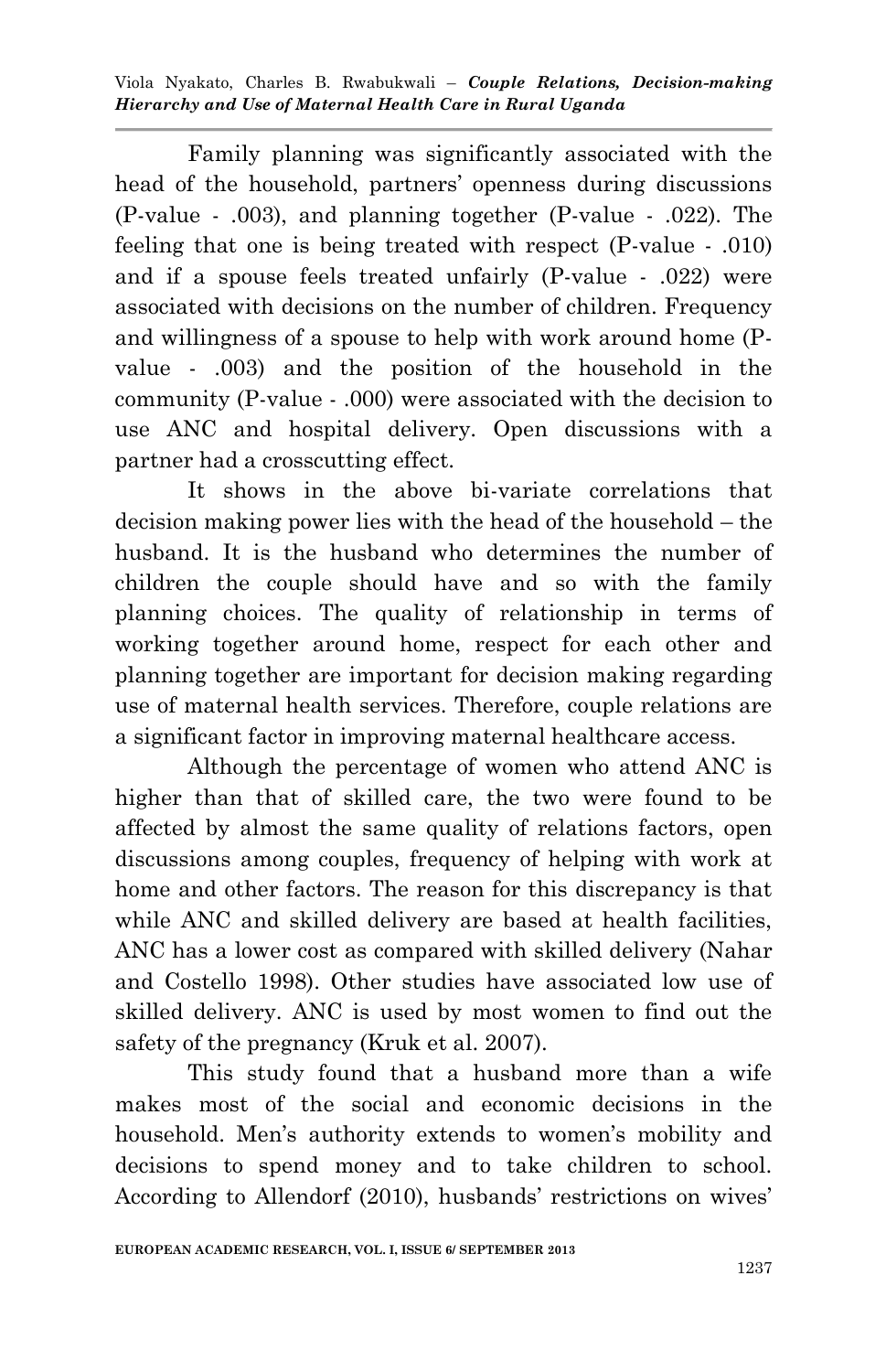movements affect their use of maternal healthcare. Also, intrahousehold male-female decision making dynamics on allocation of resources affect reproductive decision making. The balance of power, fairness and justice of gender relationships, impact and condition women's health behaviours (Moss 2003). Poor family relations, and communication among couples in particular, make women vulnerable to unwanted and unplanned pregnancies (Wolff et al. 2000).

Examining the effect of the quality of couple relations, the study also found that respect for each other, willingness to help with housework and open discussions significantly influenced women's use of maternal health services. Decision making power to access maternal healthcare, especially ANC and skilled delivery depends on the quality of relations between husband and wife. This study found that it is willingness to help with work at home, respect for each other and lack of physical violence that are important for women's health prospects. Quality of relations improves couple communication and consensus in decision making that is needed for responsible maternal health. The couple relations are also tested because of the controlling behaviour of men supported by patriarchal authority. The following statements show the control women have on their wives: *It is becoming difficult every day, in fact I always advise men not to make a mistake and have all their children from one wife, the women will be difficult to manage. This could be why our grandparents had many wives.* (60 year old man – opinion leader, Kashare April 2011). *It is true that women who live in fear of their husbands are vulnerable to producing many children. Women in many cases use children to compensate for their lost relationship with their husbands (LC II Chairperson Rwebishekye May 2011).*

Since household relations are important in determining household decision making for resource allocation (Bolt and Bird 2003), from this perspective, the quality of relations with husbands is a resource for women's maternal healthcare needs.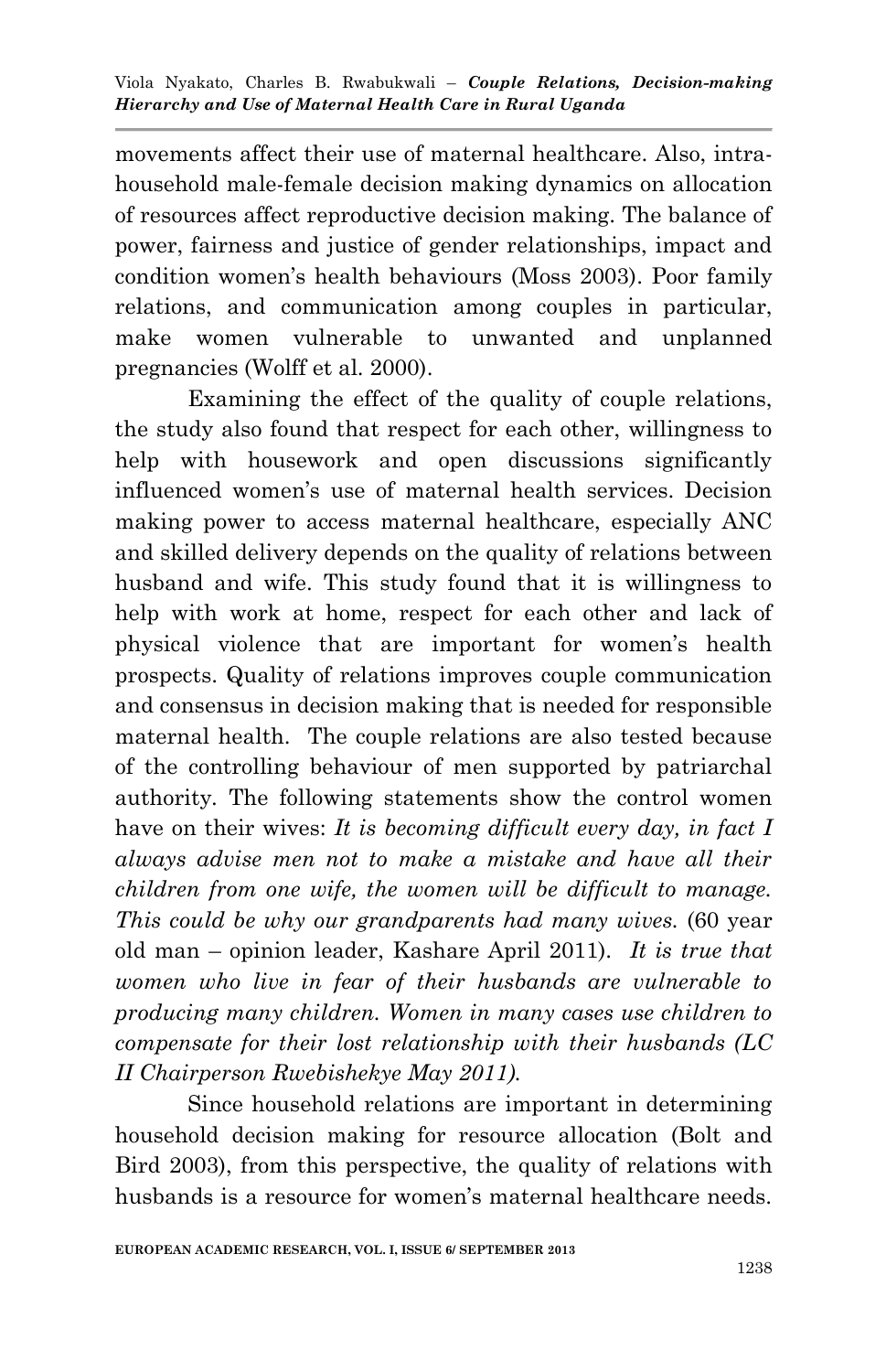Men are in control of most of family resources needed by women to access healthcare, 95% of households were found to be headed by men. It is the quality relations through communication, planning and helping with work that will help men understand the reproductive health needs of women. The double benefit with relieving women of housework lour during pregnancy, it improves couple relations and could reduce the opportunity cost time barrier presented by Parkhurst et al. (2006).

The following framework is an illustration of the decision making power embedded in the quality of couple relations. The framework is intended to illustrate how maternal healthcare decision making power depends on women's selfesteem and sense of control which are dependent on the sense of belonging. It is also argued that the choice to seek maternal healthcare results from a feeling of respect for each other, helping with work around the home and open discussions. Also, the framework shows that women who feel treated unfairly by their spouses, and fear or have experienced domestic violence are less likely to decide on their own when and whether to use maternal health services. This argument is in agreement with other studies which have found that women who experience partner violence experience poor maternal health (Moore 1999; Lawoko et al. 2007)), and that good self-care during pregnancy depends on good quality marital relations (Kimbro 2008). The illustration below shows that women gain their self-esteem from the quality relations with their spouses and will feel secure to make healthy reproductive health choices. Therefore, components of maternal healthcare decision making power are self esteem, sense of control and belonging, choice and security.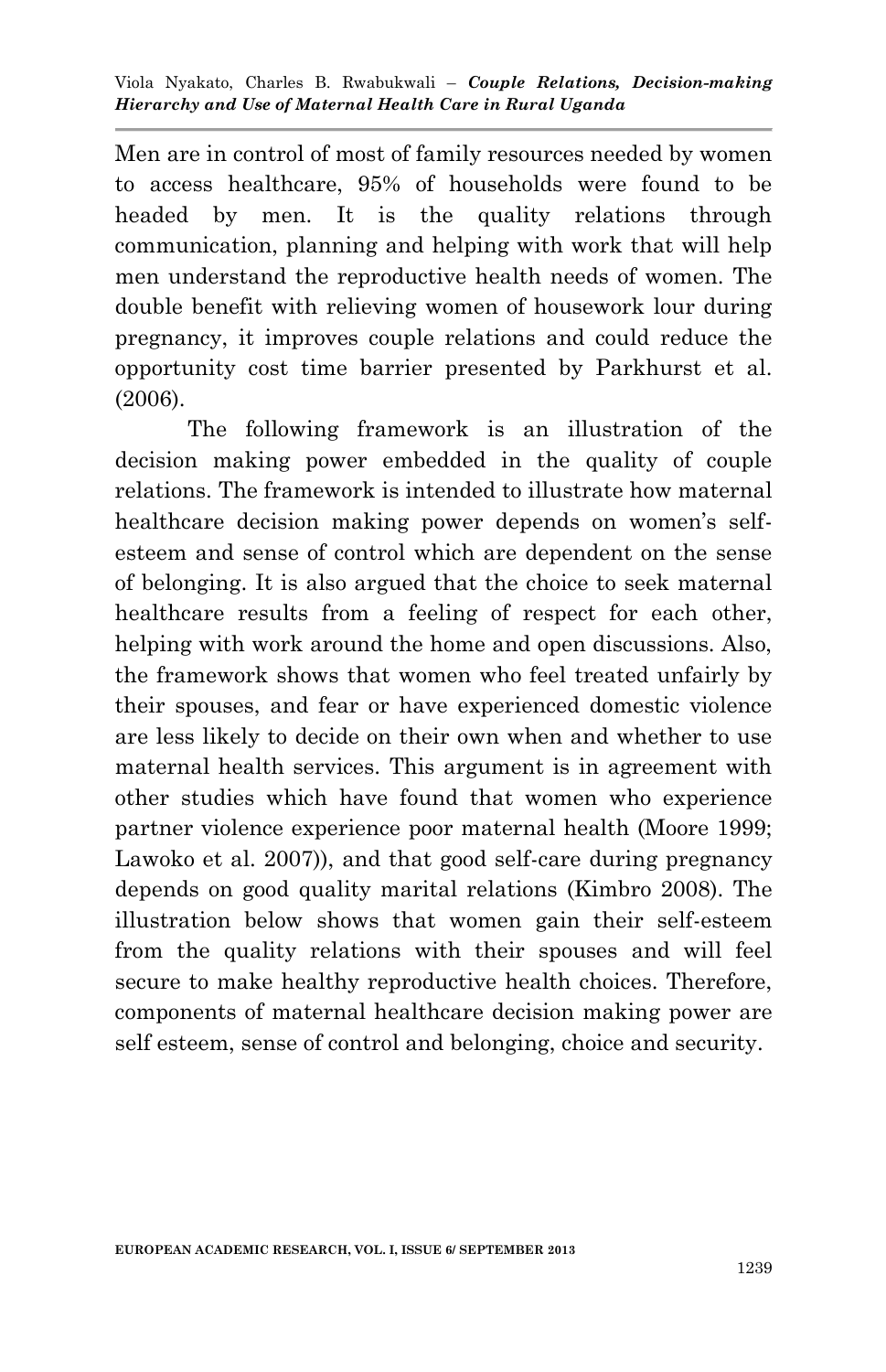**Figure 2: Determining the Implications of Decision-Making Power and Quality of Couple Relations on Maternal Healthcare Access**



Better social relations are known to benefit health (Kawachi et al. 1999). The above framework is illustrating the componests of quality couple relations which are characterized by respect for each other, helping with housework and couples having open and regular communication with each other promote use of maternal healthcare. in the previous sections of this chapter it was indicated that women after marriage depend on their husbands for decision making and so Figure 11 above allustrates that women experience of supportive relations within their homes will gave self-esteem, and sense of control and belonging and so will effectively care for their reporductive health needs. Therefore, women with good couple relations have a sense of security in their relationships and are able to make independent choices. The resultant effect of good couple relations is women's high prospects for healthy maternal health practices.

### **Conclusions**

The quality of couple relations is determined by the nature of communication. Commonly, a husband directs the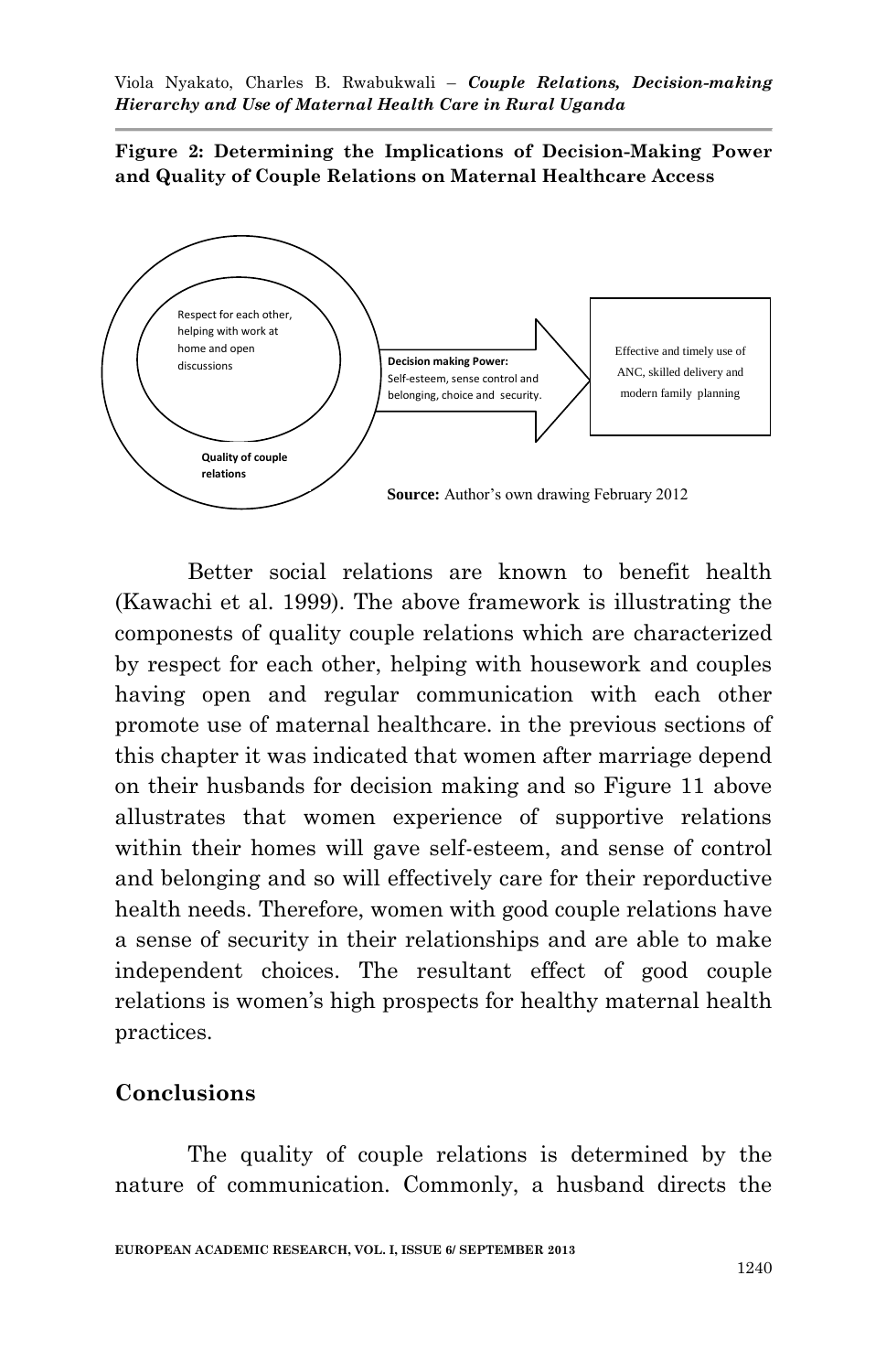nature of couple relations mainly because of his socially constructed role of being a head of the household. Violence is also another significant factor determining the nature of couple relations in Kashari County Mbarara District. This study found out that more than 5 in every 10 women have experienced physical violence by their marital partner. This study found that positive aspect of marital relations helping with work at home and planning together enhance positive maternal health behaviours. Household couple relations uphold emotional, physical and social resources needed to attain effective maternal healthcare demand. Women have limited control over allocation of household resources and a sense of control improves their confidence and security in making positive maternal health decisions. Open discussions with a partner have a crosscutting effect on women's decision making to use family planning, ANC and skilled care at child birth. However, couple relations in most of Kashari County are characterised by domestic violence and gender inequalities in the position on men and women. Women are expected to respect their husband/partners which in many ways may limit ability to communicate at the same level.

A balanced decision-making process where husbands and wives mutually communicate with each other improves couples knowledge and understands of each other's reproductive health needs. Respect for each other, helping with work at home and open discussions among couple are resourceful for maternal health because they are a source of self esteem, sense of control and belonging and enhance for timely use of antenatal care, skilled delivery and family planning. On the contrary unequal gender relations can tension and insecurity and thus promote negative effects on maternal health.

Open discussions also build women's confidence regarding the support of their spouses and men's cooperation in maternal healthcare. Family resources are controlled by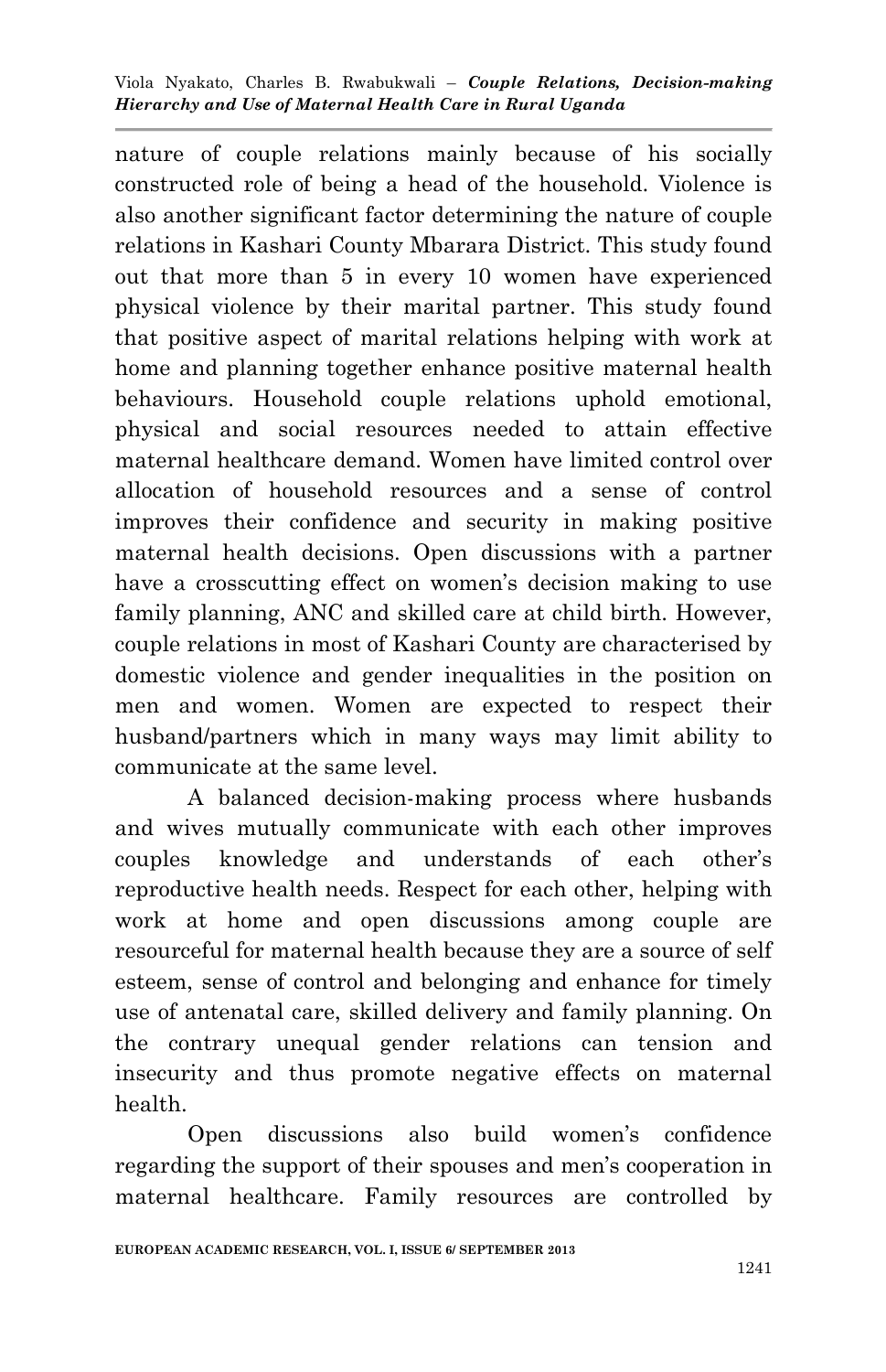husbands and so couples need to openly discuss and plan for family needs including maternal healthcare. Also helping with housework together was significantly associated with decision to go for antenatal care. This is confirmation that women's labour burdens are important in access to skilled care at childbirth.

Culturally women are expected to be submissive to their husbands and men are expected to be heads and leaders of the family. This hierarchy puts a husband and wife in different positions making it difficult for spouses to relate as partners but instead as superiors and subordinates. When a woman does not submit she may miss out on the opportunities of being part of the family and benefiting from her husband's decisions. Women are always required to meet the needs of the husbands and if not, they may be abandoned for other women.

There is an underlying fear which makes women succumb to producing many children to fill the relationship gap with their husband. The fear of divorse has been found to significantly determine women's change of fertility plans and choices. Women's decision-making authority and self esteem is negatively affected by the superior-inferior relationship between husbands and wives. Respect for each other and helping with work at home creates a decision-making environment conducive to women's access to maternal healthcare whereby there are chances for improving couple communication.

Three factors have been associated with the social hierarchy on maternal health. The first factor is that society assigns men and women different responsibilities which have attributes to their social economic position at both family and community levels. Secondary, unlike women, men's positions give them powers to make decisions that in many cases are not favourable for women's health. Thirdly women with quality relations with their spouses have better maternal health seeking behaviours because can better communicate their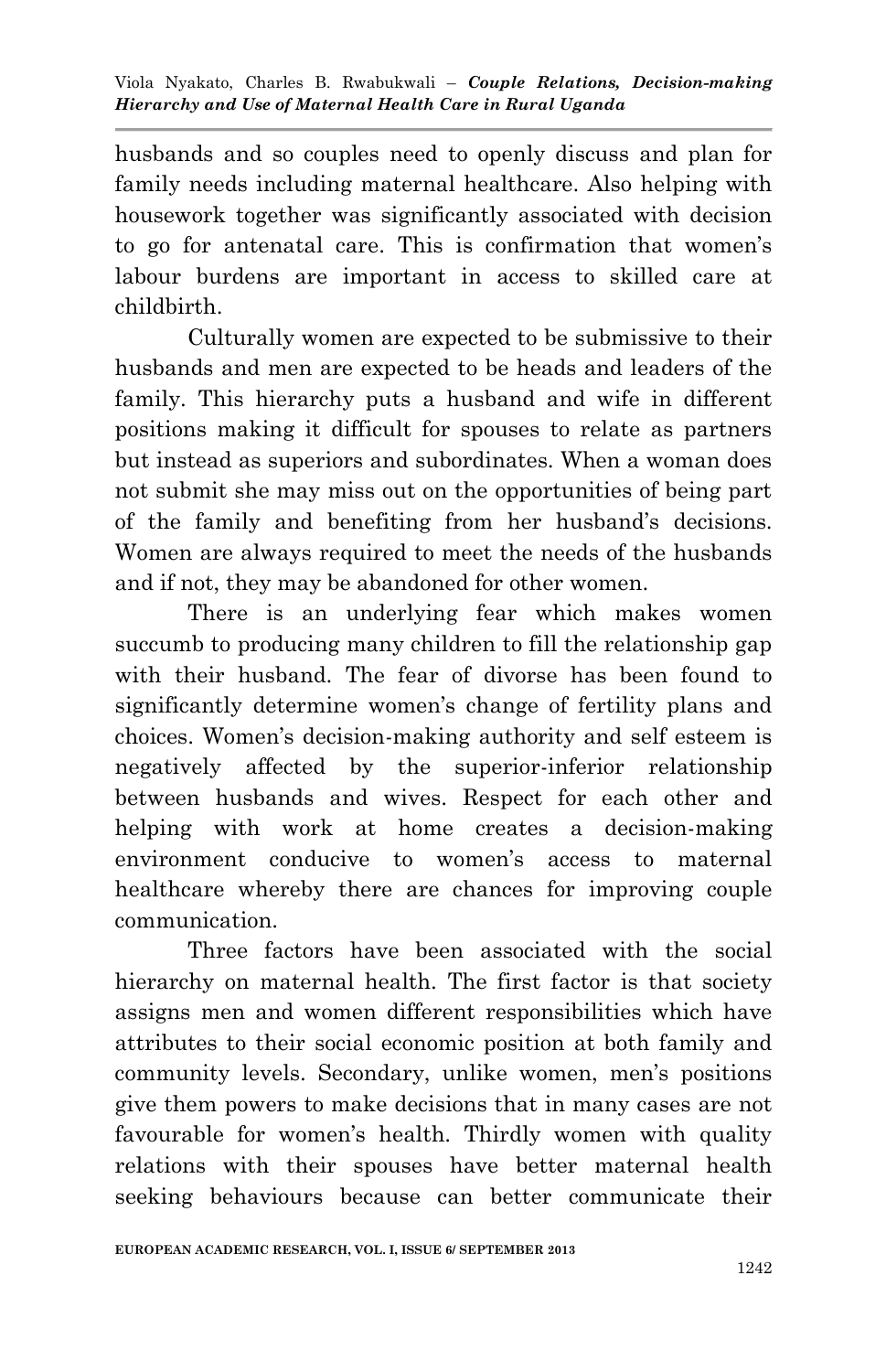healthcare needs. Therefore, in a setting such as rural Mbarara where women depend on their spouses for almost all household decision, quality of the relationship with a husband is a resource for women's reproductive health.

Although the passing of Uganda's Domestic Relations Bill into law remains controversial, the policy challenge remains how to improve couple relations. This study's findings indicate that couple relations are important for maternal health and require that they are regulated by the Domestic Relations Laws. For puroses of being accepted within the cultural settings, attention needs to be paid to the role of communitybased participatory approaches to improve family relations and women empowerment.

### **BIBLIOGRAPHY:**

Alaba, O. and S. Koch. 2007. "Household structure, social protection and health seeking behaviour in South Africa." *1st Annual Conference: Charlotte Manye Maxeke Collaboration in Research and Capacity Building in Economics of Social Protection*. Ivory Tree Lodge, Pilansberg, South Africa, UPSpace at the University of Pretoria.

Allendorf, K. 2010. "The quality of family relationships and use of maternal health-care services in India." *Studies in Family Planning* 41(4): 363-275.

Ashraf, N. 2009. "Spousal Control and Intra-Household Decision Making: An Experimental Study in the Philippines." *The American Economic Review* 99(4): 1245-1277.

Baird, D. T. 2000. "Overview of advances in contraception." *British Medical Bulletin* 56(3): 704-716.

Bankole, A. and S. Singh. 1998. "Couples' Fertility and Contraceptive Decision-Making in Developing Countries: Hearing the Man's Voice." *International Family Planning Perspectives* 24(1): 15-24.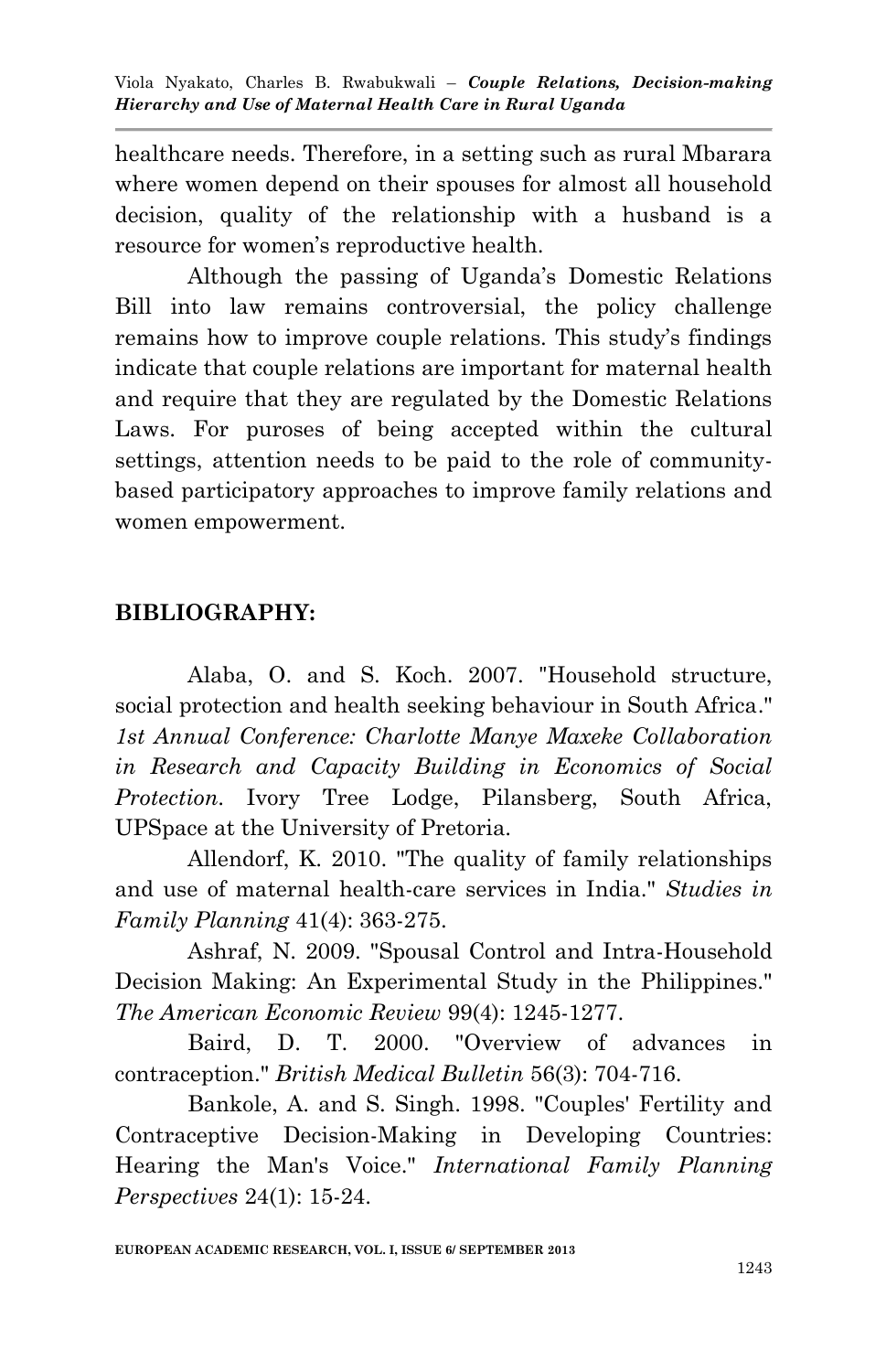Berkman, L. F. 1995. "The role of social relations in health promotion." *Psychosomatic Medicine* 57(3): 245-54.

Berkman, L. F., T. Glass, et al. 2000. "From social integration to health: Durkheim in the new millennium." *Social Science & Medicine* 51(6): 843-857.

Blanc, A. K. 2001. "The Effect of Power in Sexual Relationships on Sexual and Reproductive Health: An Examination of the Evidence." *Studies in Family Planning* 32(3): 189-213.

Bolt, V. J. and K. Bird. 2003. "The Intra-household Disadvantages Framework: A Framework for the Analysis of Intra-Household Difference and Inequality." *Chronic Poverty Research Centre* Working Paper No. 32.

Caldwell, J. C., P. Caldwell, et al. 1992. "The Family and Sexual Networking in Sub-Saharan Africa: Historical Regional Differences and Present-Day Implications." *Population Studies*  46(3): 385-410.

Derose, L. F., F. N.-A. Dodoo, et al. 2002. "Fertility Desires and Perceptions of Power in Reproductive Conflict in Ghana." Gender & Society 16(1): 53-73.

Doss, C., M. Truong, et al. 2012. "Women, Marriage and Asset Inheritance in Uganda." *Development Policy Review* 30(5): 597-616.

Dudgeon, M. R., and M. C. Inhorn 2004. "Men's influences on women's reproductive health: medical anthropological perspectives." *Social Science & Medicine* 59 (7): 1379-1395.

Eagly, A. H. 1983. "Gender and social influence: A social psychological analysis." *American Psychologist* 38(9): 971.

Eswaran, M. 2002. "The empowerment of women, fertility, and child mortality: Towards a theoretical analysis." *Journal of Population Economics* 15(3): 433-454.

Furuta, M. and S. Salway. 2006. "Women's position within the household as a determinant of Maternal Health Care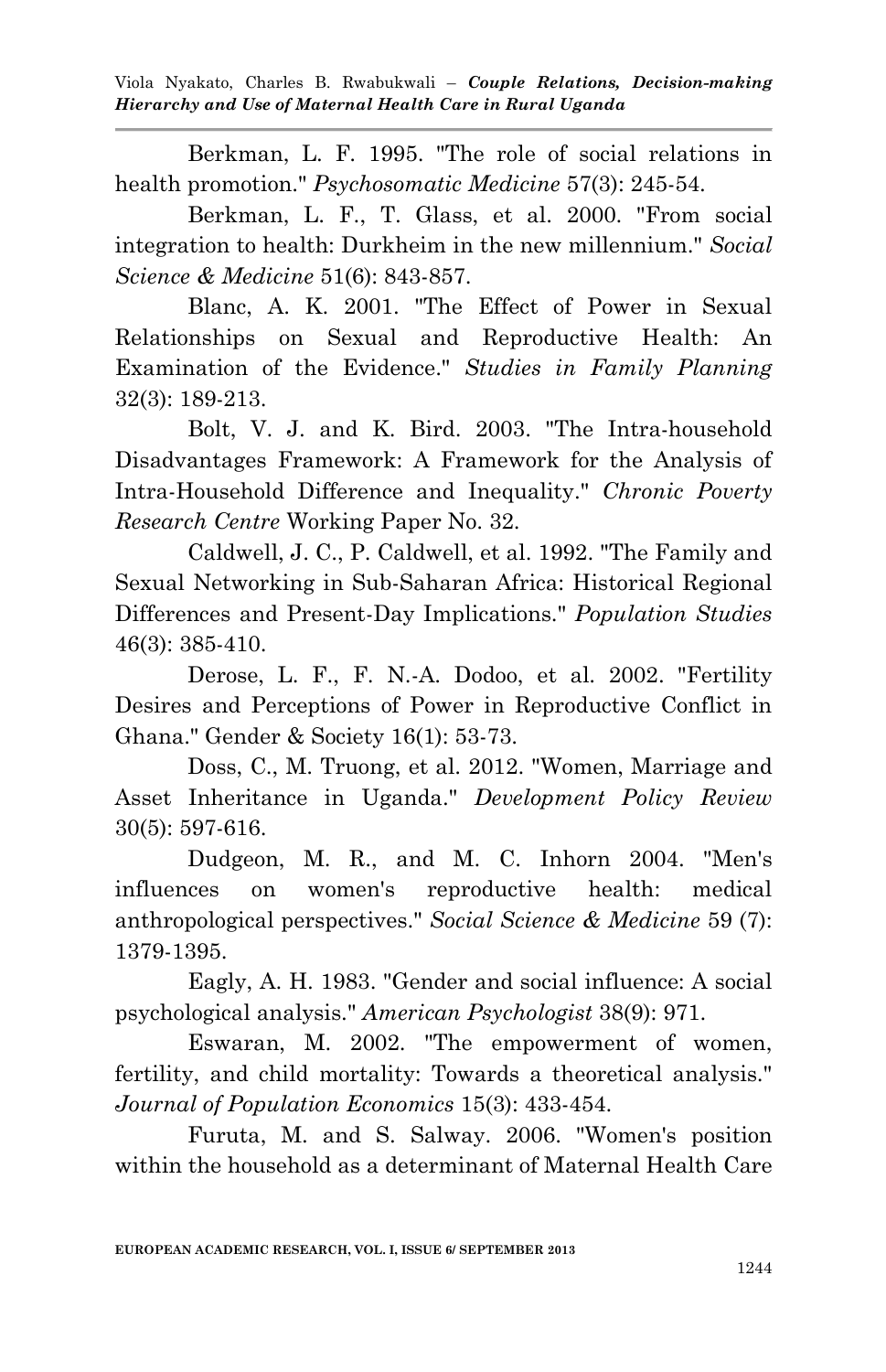Use in Nepal." *International Family Planning Perspectives* 32(1): 17-27.

Giovarelli, R. 2006. "Customary Law, Household Distribution of Wealth, and Women's Rights to Land and Property." *Seattle Journal for Social Justice* 4(2).

Green, C. P. and A. Mukuria. 2009. "Addressing Early Marriage in Uganda." Washington DC, USAID, Futures Group, Health Policy Initiative, Task Order I.

Hall, P. A. and R. C. Taylor. 2006. *Health, Social Relations, and Public Policy Successful Societies: Institutions, Cultural Repertoires and Health*, . P. A. H. a. M. Lamont.

Hollander, D. 1997. "Ugandan Couples May Discuss Reproductive Issues, But Do Not Always Understand Each Other's Desires." *International Family Planning Perspectives* 23(2): 90-92.

Ibrahim, S. S. 2006. "From Individual to Collective Capabilities: The Capability Approach as a Conceptual Framework for Self-help." *Journal of Human Development* 7(3): 397-416.

Kabakyenga, J. K., P.-O. Östergren, et al. 2011. "Knowledge of obstetric danger signs and birth preparedness practices among women in rural Uganda." *Reproductive Health*  33(8).

Karamagi, C., J. Tumwine, et al. 2006. "Intimate partner violence against women in eastern Uganda: implications for HIV prevention." *BMC Public Health* 6(1): 284.

Kawachi, I., B. P. Kennedy, et al. 1999. "Women's status and the health of women and men: a view from the States." *Social Science & Medicine* 48(1): 21-32.

Kaye, D. K., F. Mirembe, et al. 2005. "The Social Construction and Context of Domestic Violence in Wakiso District, Uganda." *Culture, Health & Sexuality* 7(6): 625-635.

Kaye, D. K., F. M. Mirembe, et al. 2006. "Domestic violence during pregnancy and risk of low birthweight and maternal complications: a prospective cohort study at Mulago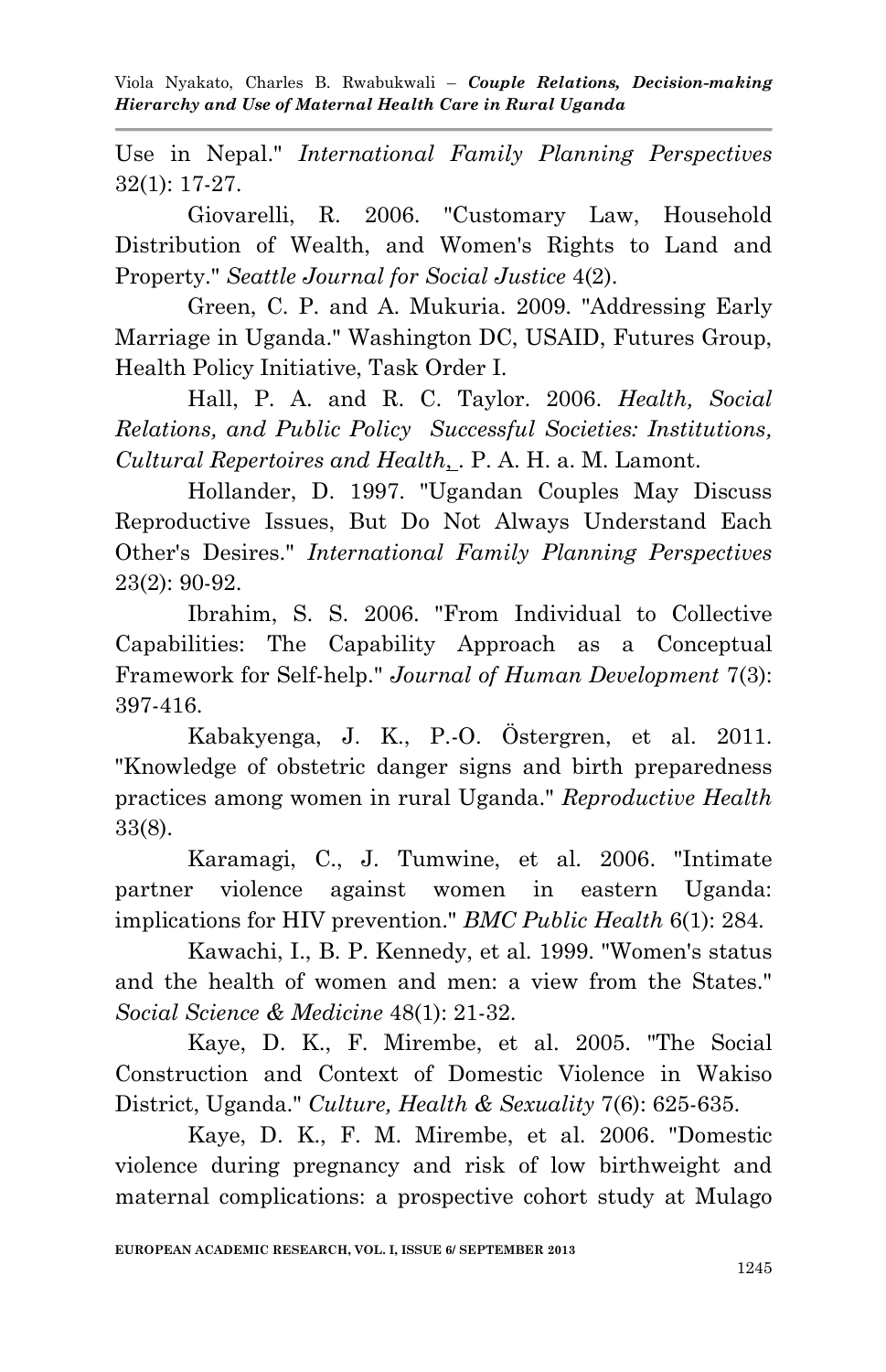Hospital, Uganda." *Tropical Medicine & International Health* 11(10): 1576-1584.

Kearney, M. H., B. H. Munro, et al. 2004. "Health Behaviors as Mediators for the Effect of Partner Abuse on Infant Birth Weight." *Nursing Research* 53(1): 36-45.

Kimbro, R. T. 2008. "Together Forever? Romantic Relationship Characteristics and Prenatal Health Behaviors." *Journal of Marriage and Family* 70(3): 745-757.

Koenig, M. A., T. Lutalo, et al. 2003. "Domestic violence in rural Uganda: evidence from a community-based study." *Bulletin of the World Health Organization* 81: 53-60.

Kreuter, M. W., S. N. Lukwago, et al. 2003. "Achieving Cultural Appropriateness in Health Promotion Programs: Targeted and Tailored Approaches." *Health Education & Behavior* 30(2): 133-146.

Kruk, M. E., S. Galea, et al. 2007. "Health care financing and utilization of maternal health services in developing countries." *Health Policy Plan.*: 303- 310.

Mannino, C. and F. Deutsch. 2007. "Changing the Division of Household Labor: A Negotiated Process Between Partners." *Sex Roles* 56(5): 309-324.

McLanahan, S. and C. Percheski. 2008. "Family structure and the reproduction of inequalities." *Annual Review of Sociology* 34: 256-276.

Moss, N. E. 2003. "Gender equity and Socioeconomic inequality: a Framework for the patterning of women's health." *Social Science & Medicine* 54(5): 649-661.

Nahar, S. and A. Costello. 1998. "The hidden cost of 'free' maternity care in Dhaka Bangladesh." *Health Policy and Planning* 13(4): 417-422.

Nakitto, S. 2009. "Polygamy in the Domestic Relations Bill 2003: A Barrier to the Women's Human Rights in Uganda?" Nottingham, University of Nottingham LLM.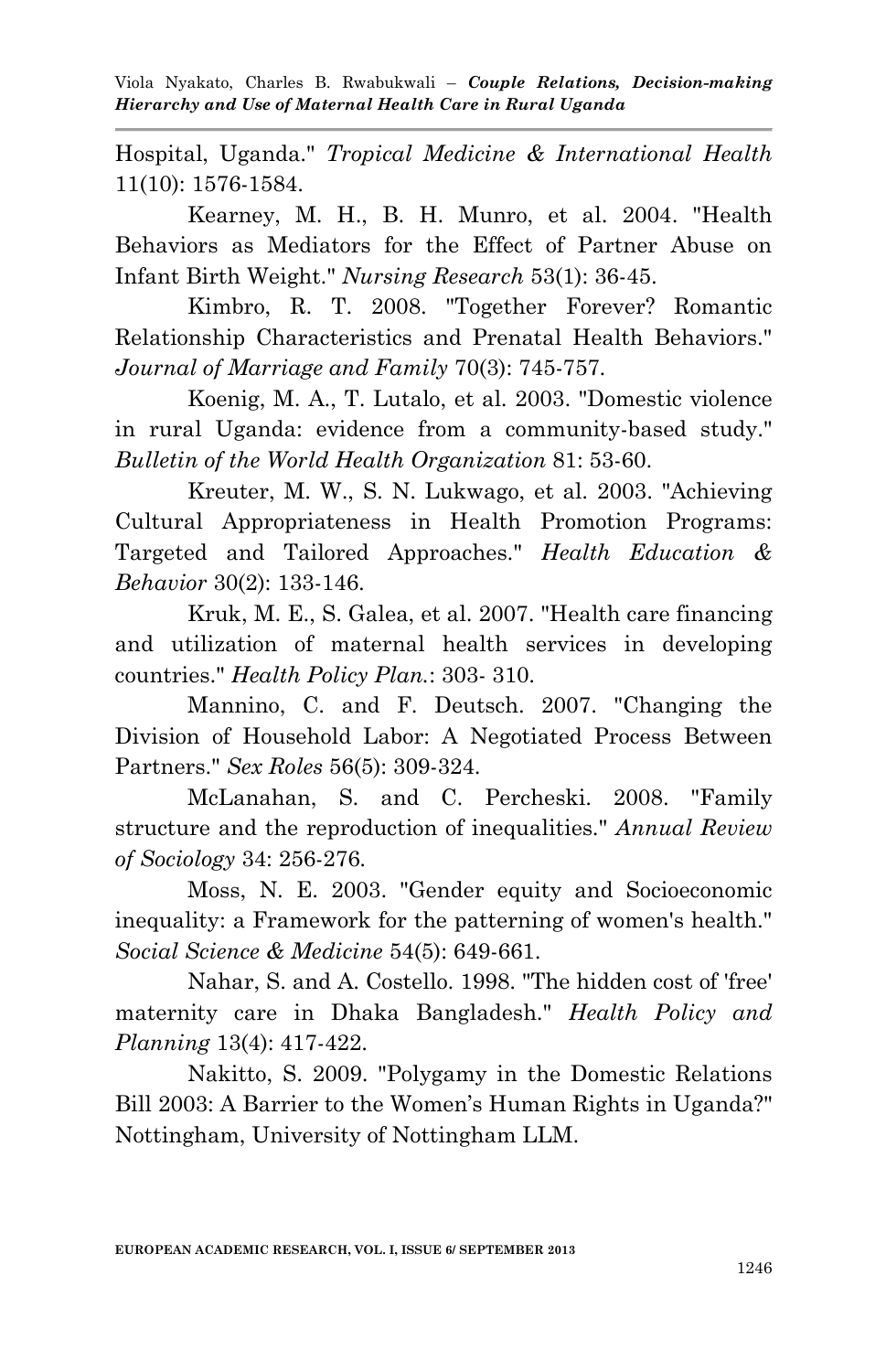Navarro, V. 2009. "What we mean by Social Determinants of Health." *International Journal of Health Services* 39(3): 432-441.

Ndomugyenyi, R., S. Neema, et al. 1998. "The use of formal and informal services for antenatal care and malaria treatment in Rural Uganda." *Health Policy and Planning* 13(1): 94-102.

Nyanzi, S., R. Pool, et al. 2001. "The negotiation of sexual relationships among school pupils in south-western Uganda." *AIDS Care* 13(1): 83-98.

Parkhurst, J. O., S. A. Rahman, et al. 2006. "Overcoming access barriers for facility based delivery in low income settings: insights from Bangladesh and Uganda." *J Health Popul Nutri* 24(4): 438-445.

Shen, C. and J. B. Williamson. 1999. "Maternal mortality, women's status, and economic dependency in less developed countries: a cross-national analysis." *Social Science & Medicine* 49(2): 197-214.

Thorlindsson, T. 2011. "Bring in the social context: Towards an integrated approach to health promotion and prevention." *Scandinavian Journal of Public Health* 39(6 suppl): 19-25.

UBOS. 2006. *Demographic and Health Survey*. U. B. O. Statistics, Macro International Inc. Calverton, Maryland, USA.

UBOS. 2010. *2010 Statistical Abstract*. Kampala, Uganda Bureau of Statistics.

UBOS. 2012. *Uganda Demographic and Health Survey 2011*. Kampala, Uganda Bureau of Statistics and ICF International.

Wilkinson, R. 2005. *The impact of inequality: How to make sick societies healthier*. New York: The New Press.

Wilkinson, R. G. 1997. "Socioeconomic Determinants of Health: health inequalities: relative or absolute material standards?" *BMJ:* 314-591.